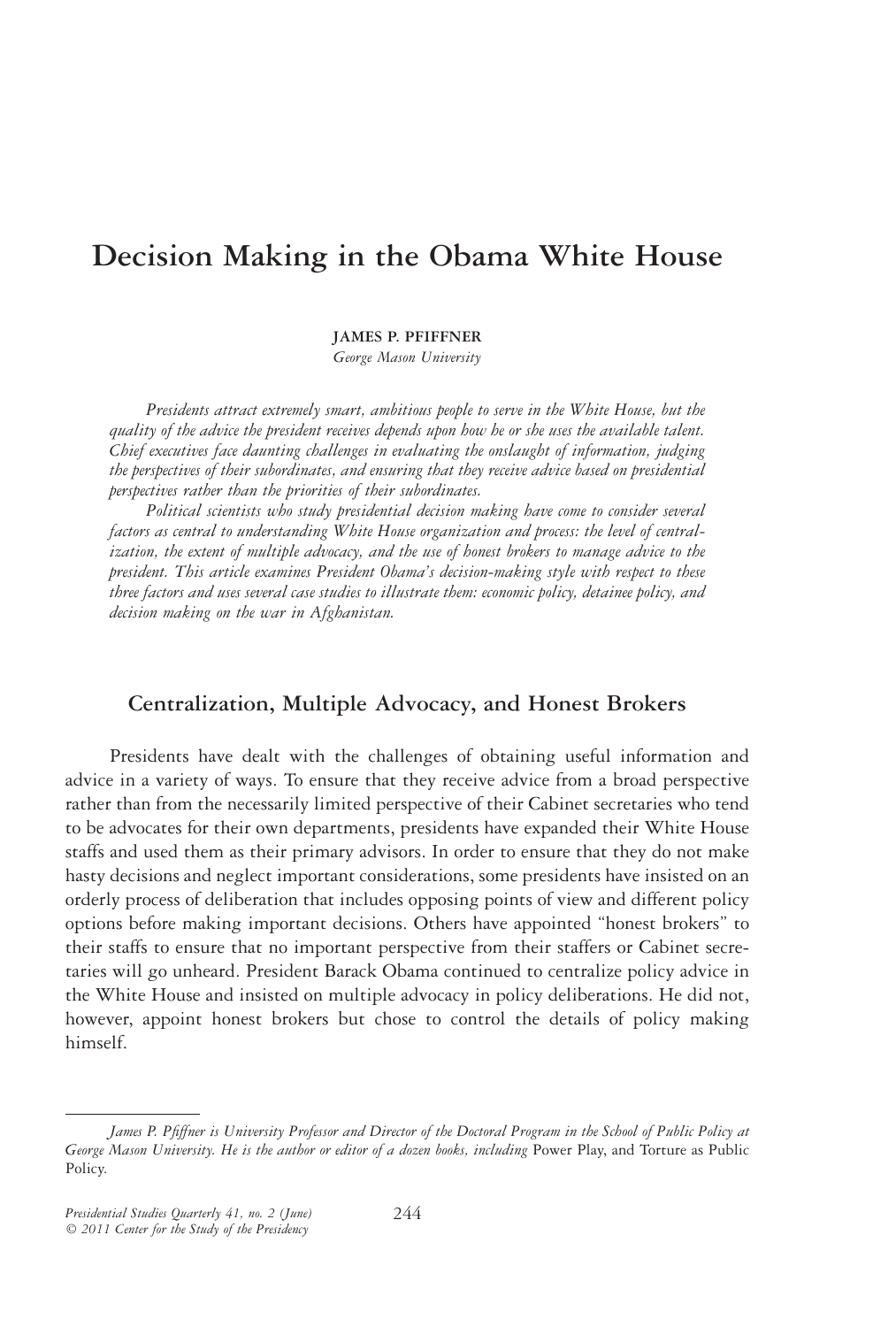## **Centralization**

Presidents since Eisenhower have steadily centralized control of policy and advice to the president in the White House staff. Presidents up through mid-twentieth century had relatively small White House staffs and saw the members of their Cabinets as principal advisors. Eisenhower epitomized what has been called Cabinet government, American style. That is, he used his Cabinet as a deliberative body and delegated leeway for his Cabinet secretaries to make policy within their own departmental jurisdictions. He summed up his vision of the role of his Cabinet secretaries in his instructions to them: "You are not supposed to represent your department, your home state, or anything else. You are my advisers. I want you to speak freely and, more than that, I would like to have you reflect and comment on what other members of the cabinet say" (Burke 2010, 361).

John Kennedy, after the disaster of the Bay of Pigs invasion, began to centralize policy advice in the White House when he instructed McGeorge Bundy to "set up a little state department" in the White House. President Richard M. Nixon, with his legendary mistrust of the career bureaucracies, institutionalized White House staff units, such as the National Security Council (NSC) and the Domestic Policy Council, as alternative policy development centers. He wanted his own analytic capability under his direct control so that he did not have to depend on the department or agencies of the broader executive branch for policy advice. As a consequence, Nixon increased significantly the size of the White House staff.

In reaction to Nixon's centralizing approach to governance, President Jimmy Carter attempted what he called Cabinet government by delegating discretion to his department secretaries. But after several years of frustration, he replaced five of his Cabinet secretaries and placed his confidence in the White House staff. President Ronald Reagan began with the intention of delegating to his Cabinet secretaries but soon realized that in order to control policy making, especially in foreign policy, he had to entrust it to his closest advisors.

Since Reagan, it has been generally accepted that presidents had to oppose the centrifugal tendencies of American government by depending primarily on their White House staffs at the expense of their Cabinet secretaries. The centralizing tendency of the presidency might seem on the surface to depend upon personal relationships and the preferences of presidents. Structural and systemic factors, however, drive the centralization of policy development into the White House. The perspectives of Cabinet secretaries are necessarily influenced by their policy perspectives and advocacy for their departments. To counteract these centrifugal tendencies, presidents need advice that cuts across department boundaries. In addition, White House staffers have the advantage of physical and psychological proximity to the president.

Given the steady trajectory of centralized policy making in the presidency, President Obama's continuation of the centralizing trend would be unremarkable. Yet Obama began his administration by promising his attorney general, Eric Holder, broad discretion in policy making on the prosecution of detainees in the war on terror. But after Holder had made some initial decisions, pressure from the White House staff, particularly Rahm Emanuel, convinced Obama to back off from some of Holder's decisions. As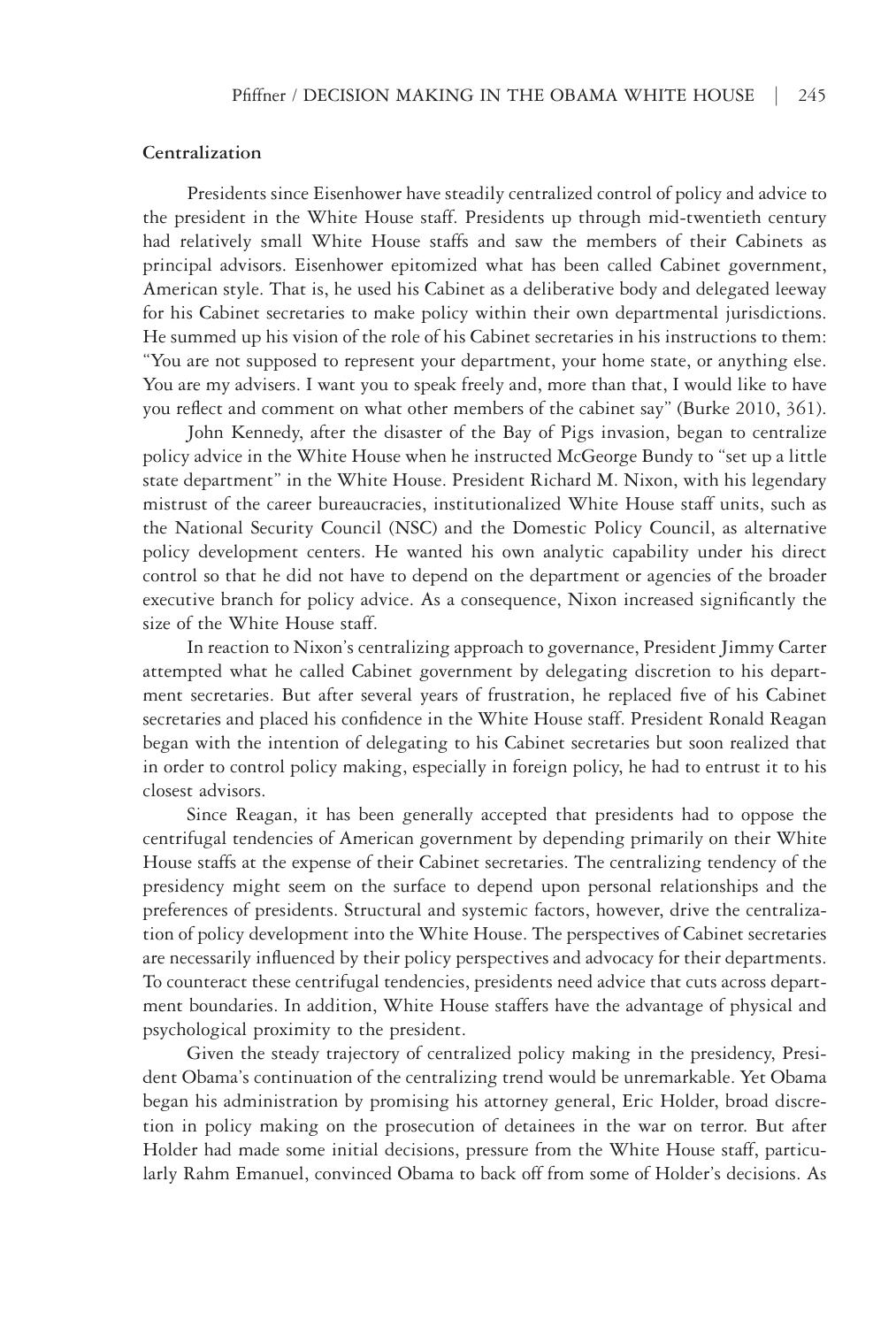a result of what was seen as Holder's lack of political sensitivity, Obama abandoned his experiment with delegation, as I will discuss below.

#### **Multiple Advocacy**

Political scientists are students of structure and process and have argued that an orderly policy process can enhance presidential decision making; or at least the lack of an orderly process will probably hurt it. As President Dwight D. Eisenhower observed, "Organization cannot of course make a successful leader out of a dunce, any more than it should make a decision for its chief. But it is effective in minimizing the chances of failure and in insuring that the right hand does, indeed, know what the left hand is doing" (1965, 630).

Alexander George (1972, 1980) argued that presidents needed to assure that their advisory systems provide them with a range of alternatives for any important decision and that the best way to assure this was a system of "multiple advocacy." He argued that the mere presence of differing views among White House staffers did not guarantee the effective presentation of alternatives to the president. Thus, the system had to be consciously structured so that the representatives of different alternatives possessed similar intellectual and bureaucratic resources. Importantly, the implementation of multiple advocacy calls for active participation by the president in order to assure a balanced and structured debate over policy alternatives (George 1980, 193).

The comparison of two crucial decisions on Vietnam illustrates the importance of structuring advice to the president: Eisenhower's decision in 1954 not to commit U.S. ground troops and Lyndon Johnson's decision in 1965 to escalate the U.S. military commitment. Eisenhower structured his approach to elicit conflicting perspectives and considered them explicitly. Johnson's approach, in contrast, tended to narrow his options and discourage debate.

In 1954, President Eisenhower faced the decision of whether to intervene in Vietnam to rescue French forces that were surrounded at Dien Bin Phu or to allow the French to be defeated and pushed out of Vietnam. Eisenhower had developed a national security policy-making process that was relatively formal and based on the direct confrontation of policy alternatives. In his memoirs he described his approach: "I know of only one way in which you can be sure you've done your best to make a wise decision. This is to get all of the people who have partial and definable responsibility in this particular field, whatever it may be. Get them with their different viewpoints in front of you, and listen to them debate" (Burke and Greenstein 1991, 54). After a full airing of opposing perspectives in front of him, Eisenhower decided that it would be wise not to intervene directly in Vietnam.

In contrast with Eisenhower's approach to decision making, President Johnson made a series of incremental decisions in the spring of 1965 that led to an open-ended commitment of U.S forces to the war in Vietnam. Johnson did not encourage his advisors to confront fully the broader implications of their decisions, and they failed to recognize explicitly the implications of each stage of the escalation. In Burke and Greenstein's terms, the sequence of decisions "was simply devoid of analysis" (1991, 278). Johnson's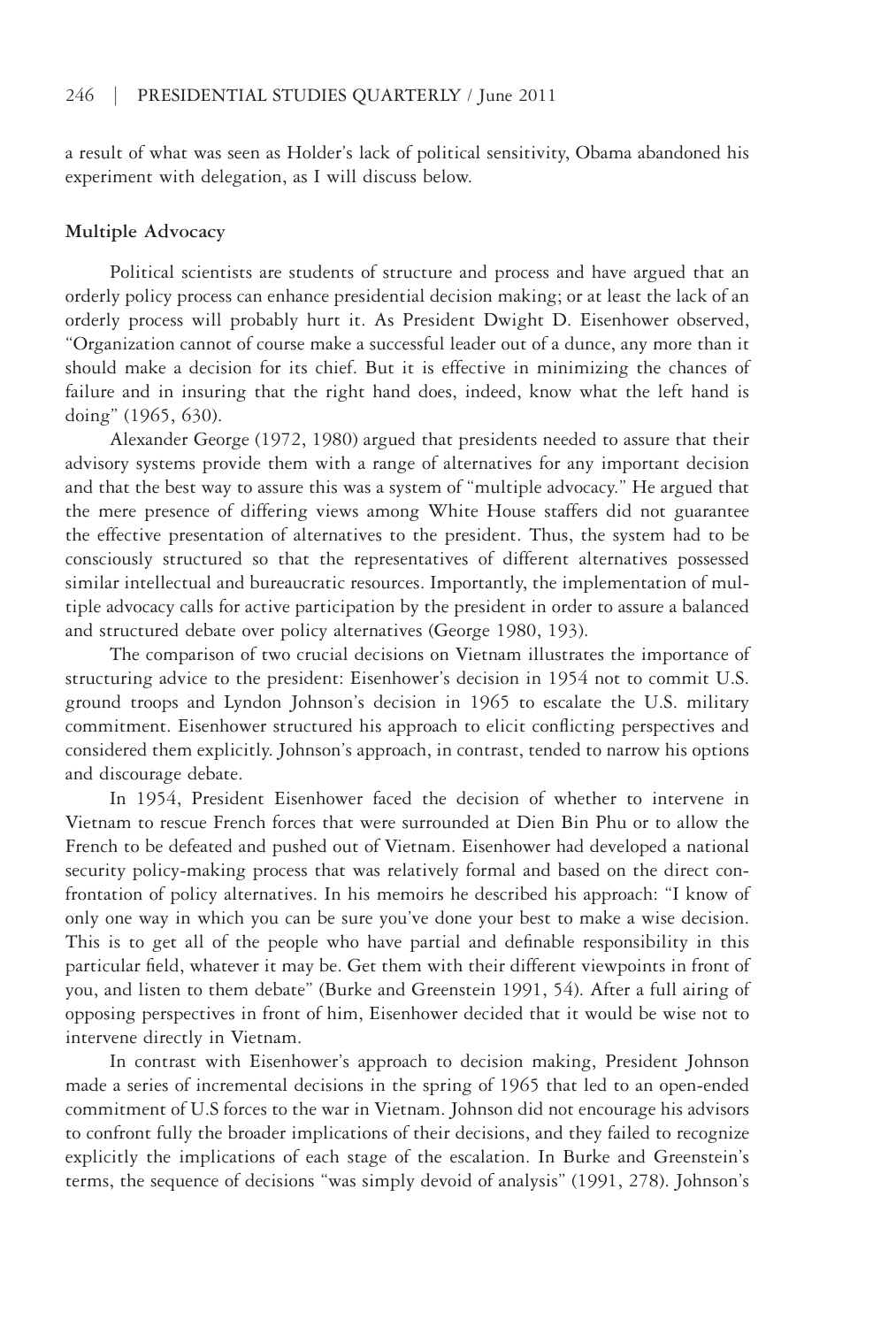series of decisions about Vietnam were in sharp contrast with Eisenhower's carefully orchestrated deliberations. Eisenhower forced confrontation of ideas among his advisors; Johnson suppressed disagreement. Johnson's insecurity and overbearing personality discouraged the open exchange of ideas; Eisenhower's experience and self-confidence led him to allow his judgments to be challenged in the course of deliberations. Johnson discouraged dissent; Eisenhower made it clear that he did not want yes-men. Eisenhower's NSC process was orderly and deliberate in allowing disagreements to be fully aired; Johnson's policy-making process, in Greenstein and Burke's analysis, was "an organizational shambles" (1989-1990, 575).

President Obama's major decisions exhibited careful (and sometimes lengthy) policy deliberations in which advocates for contrasting policy options directly confronted their disagreements, and often each other, in front of the president. In detainee policy, he brought Holder into the White House to directly confront those who opposed his decisions about trying accused terrorists in the civilian court system. In economic policy, he insisted that dissenting perspectives be presented to him directly in front of those favoring the consensus policy. During deliberations over Afghanistan, he insisted on being briefed on a counterterrorism alternative that Chairman of the Joint Chiefs Michael Mullen did not want released (Woodward 2010, 237-38).

Obama's approach to multiple advocacy was epitomized by the deliberations over the war in Afghanistan in the fall of 2009, leading up to his decision to increase U.S. troop levels to more than 100,000. As Obama sought alternatives to sharp escalation, former Vice President Richard Cheney accused him of "dithering." But Obama insisted upon a continuing dialogue until he was satisfied with his final decision. I examine Obama's struggle to reconcile the disagreements over U.S. strategy below.

#### **Honest Brokers**

Obama continued the trend of centralizing policy making in the White House, and he seemed to adopt the deliberative multiple advocacy favored by students of presidential decision making. But he did not seem to make use of honest brokers in his deliberations during his first two years in office. A number of scholars have developed the honest broker concept: Alexander George (1980) and John Burke (2009) in national security policy making, Roger Porter (1980) in economic policymaking, and James Pfiffner (1993) with regard to the president's chief of staff.

Alexander George, in his book, *Presidential Decisionmaking in Foreign Policy*, argued that the role of "custodian-manager" (honest broker) can be used as an important component of ensuring multiple advocacy in advising presidents. The honest broker acts for the president and ensures that deliberations involve advisors balanced in power and resources, brings in new advisors and different channels of information if necessary, and arranges for independent analyses of the premises of the debate (George 1980, 195-96).

In his book, *Honest Broker*, John Burke characterizes the honest broker roles as central to effective presidential decision making. He argues that "the NSC adviser is not just another policy adviser. Rather, the person in that position needs to be concerned with the fair and balanced presentation of information to the president and those advising the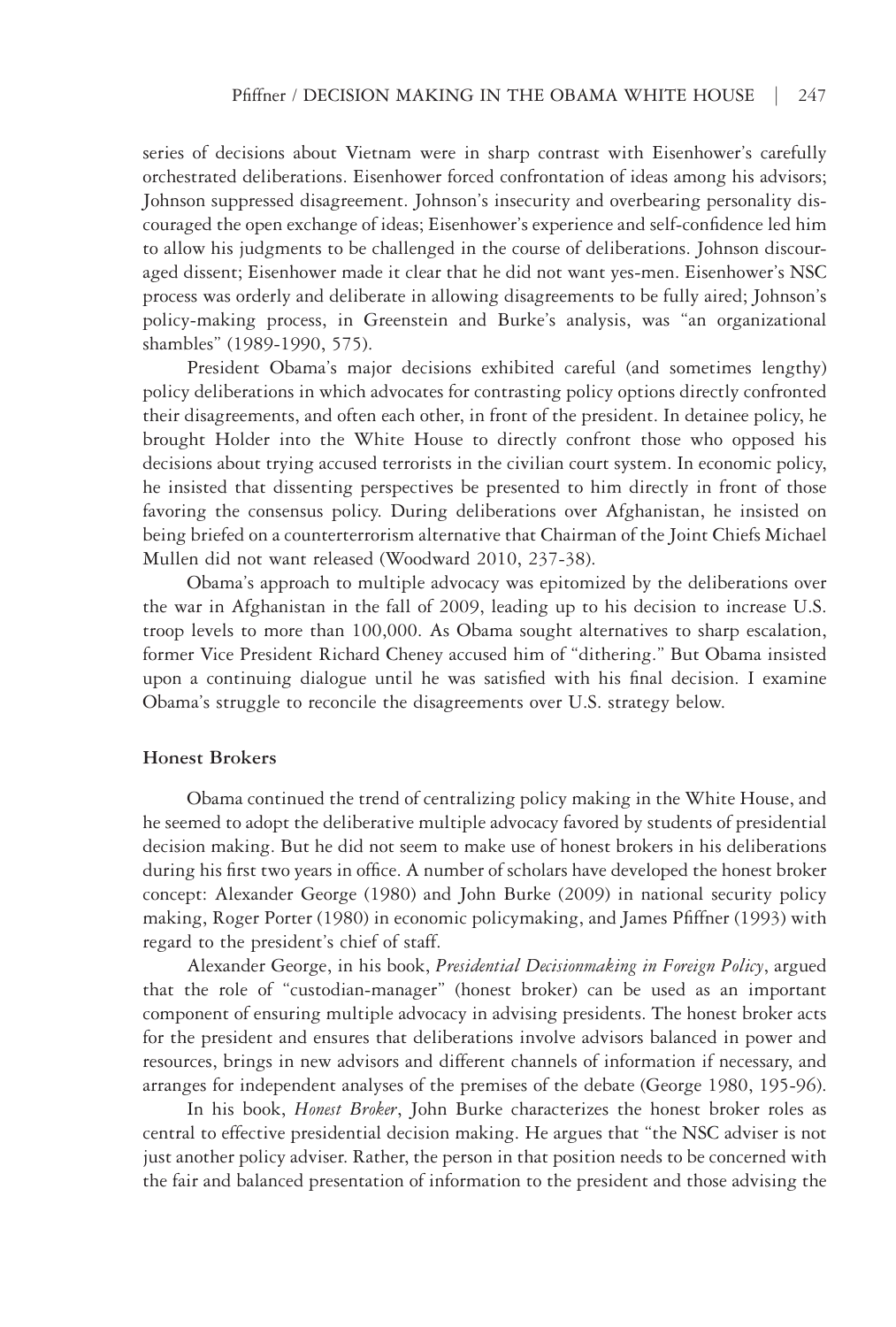president (often called the 'principals') as well as the overall quality of the organizations and processes that come into play in decision making" (Burke, 2009, 1).

Roger Porter, based on his experience directing the Economic Policy Board in the Ford administration, emphasized that all competing views must be weighed carefully and that the honest broker must "insure that interested parties are represented and that the debate is structured and balanced." Porter described the role of honest broker:

The honest broker and his staff are not intermediaries between departmental advocates and the president, like a centralized management staff, but they do more than simply insure due process. They promote a genuine competition of ideas, identifying viewpoints not adequately represented or that require qualification, determining when the process is not producing a sufficiently broad range of options, and augmenting the resources of one side or the other so that a balanced presentation results. In short, they insure due process *and* quality control" (1980, 26).

In the Bill Clinton administration, Robert Rubin, director of the National Economic Council, saw himself, as had Porter, as an honest broker.

Pfiffner has examined the chief of staff as honest broker, and argues that Cabinet secretaries as well as other White House staffers must have confidence that their views will reach the president in unaltered form. If they do not have this confidence, they will use whatever backchannels they can activate to get their views to the president. Needless to say, lack of trust and use of backchannels will lead to a dysfunctional advisory system, and the president will not be well served. He suggests that Jack Watson (for Carter) James A. Baker (for Reagan), and Leon Panetta (for Clinton) effectively acted as honest brokers for their presidents. They controlled access to their presidents with firm hands and enforced discipline in the policy-development process. On the other hand, domineering chiefs of staff, such as H. R. Haldeman (for Nixon), Don Regan (for Reagan), John Sununu (for G. H. W. Bush), did not act as honest brokers, and each resigned in disgrace (Pfiffner 1993).

If the top staffer does not carefully play the neutral broker role but becomes a policy advocate, the burden shifts to the president to assure that all legitimate perspectives are well represented. This takes personal time and energy and embroils the president in the details of policy alternatives (Rudalevige 2009). The advantage for the president is that he gains an in-depth understanding of the policy issues; the disadvantage is that he has to spend personal time moderating staff disputes and ensuring that the process is exposing him to a full range of alternatives.

During his first two years in office, President Obama chose not to use the role of honest broker in his major decisions. Obama's top economic aide, Larry Summers, explicitly rejected the honest broker role that Porter and Rubin had favored. As I show below, he tried to keep other economic policy advisors from getting their views to the president. Obama's chief of staff, Rahm Emanuel, was central to all of Obama's important decisions. But he acted as a policy advocate, particularly favoring a more moderate policy stance than Democratic partisans in Congress or other Obama advisors favored.

In deliberations over Afghanistan, National Security Advisor James Jones might have been an honest broker, but Obama relied heavily on Jones's deputy Thomas Donilon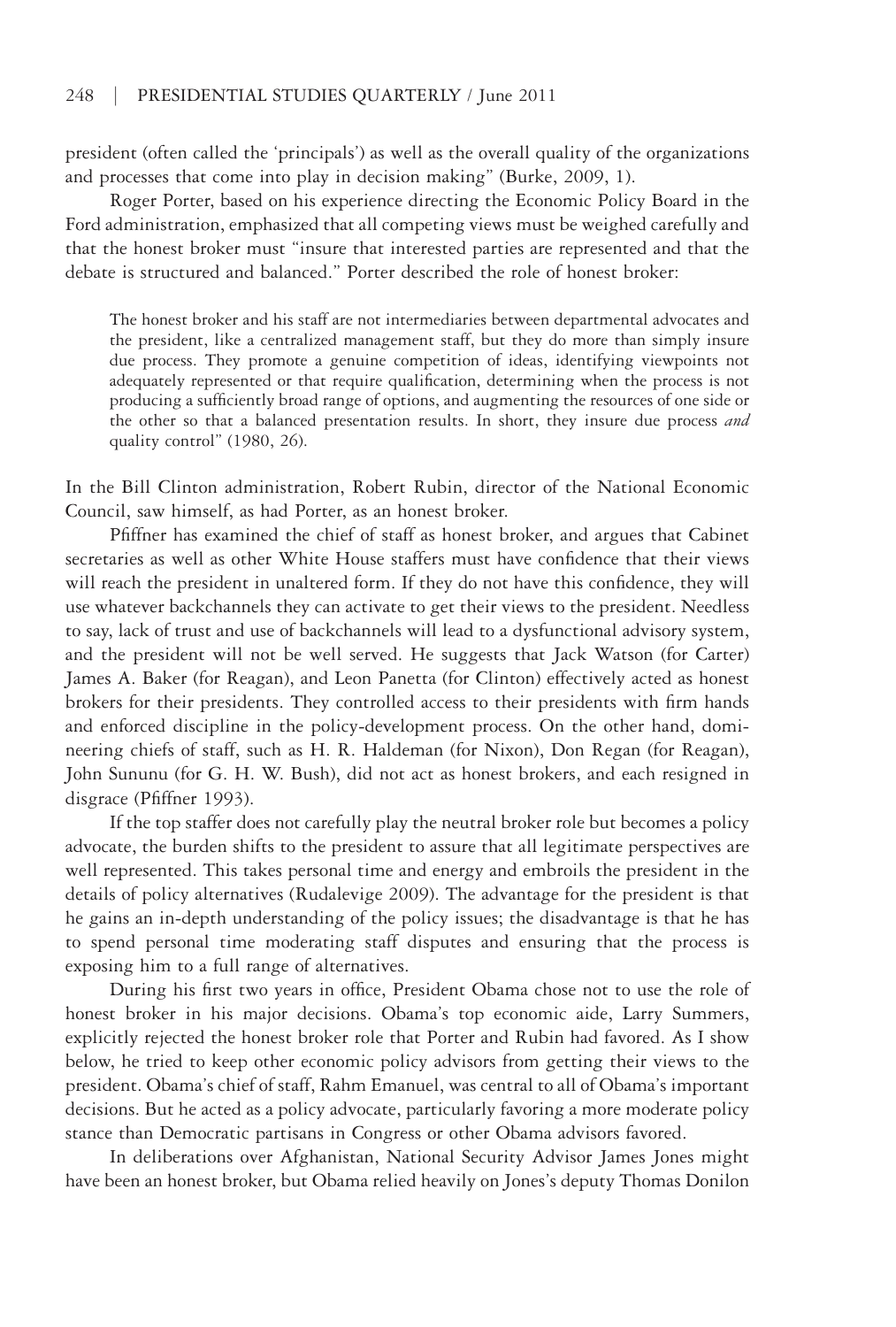for advice. Jones often felt that he did not have the access to the president that he should have had, and Obama did not consult him in the way he had expected (Woodward 2010). On the other hand, Jones did play a major role in communicating between White House civilian leaders and the Pentagon by translating the concerns of each to the other.

## **Obama as Decision Maker: Three Cases**

President Obama took a self-conscious approach to decision making and characterized his method as analytical and careful. He described his approach as pulling "together the best people and have them work as a team; insisting on analytical rigor in evaluating the nature of the problem; making sure that dissenting voices are heard and that a range of options are (sic) explored" (Walsh 2009). Obama explained his relatively cerebral approach to decision making as a rational approach. "You've got to make decisions based on information and not emotions" (Achenbach 2009). Obama may have been implicitly contrasting himself with President George W. Bush's approach to decision making when he declared "I just think it's instinctive. I'm not a textbook player. I'm a gut player" (Woodward 2002, 137).

#### **Detainee Policy**

In his campaign for the presidency, Obama criticized the Bush administration for its interrogation policies and promised to close the prison at Guantanamo if he were elected. After he won, he moved to keep his promises in order to create "a clean break from business as usual" (Stolberg 2009). Two days after his inauguration, on January 22, he mandated the closing of the Guantanamo Bay detention facility "as soon as practicable, and no later than one year from the date of this order" (White House 2009a). The same day he issued an executive order directing the Central Intelligence Agency (CIA) to adhere to the policies specified in the Army field manual on interrogation, all of which comply with the Geneva Conventions; no "enhanced interrogation techniques" (EITs) could be used in interrogations (White House 2009b). Later in his first year, his administration decided to prosecute some Guantanamo detainees in the federal court system and to hold the trial of Khalid Sheik Mohammed in New York City. Republicans attacked Obama for each of these decisions, and political pressure forced him change his stance on civilian trials for terrorism suspects and the venue of trying them. Congress prevented him from closing Guantanamo Bay prison complex, but he held fast to his promise to outlaw coercive interrogations.

Obama made a number of policy decisions that changed the administration's stance on these issues from a more "liberal" legal perspective to a more conservative and politically attuned stance. He rejected early policy advice from Attorney General Eric Holder and favored the more politically attuned White House advisors, particularly Chief of Staff Rahm Emanuel. The broader political sensitivity of Obama's White House advisors overcame the more legally oriented judgments of the attorney general and the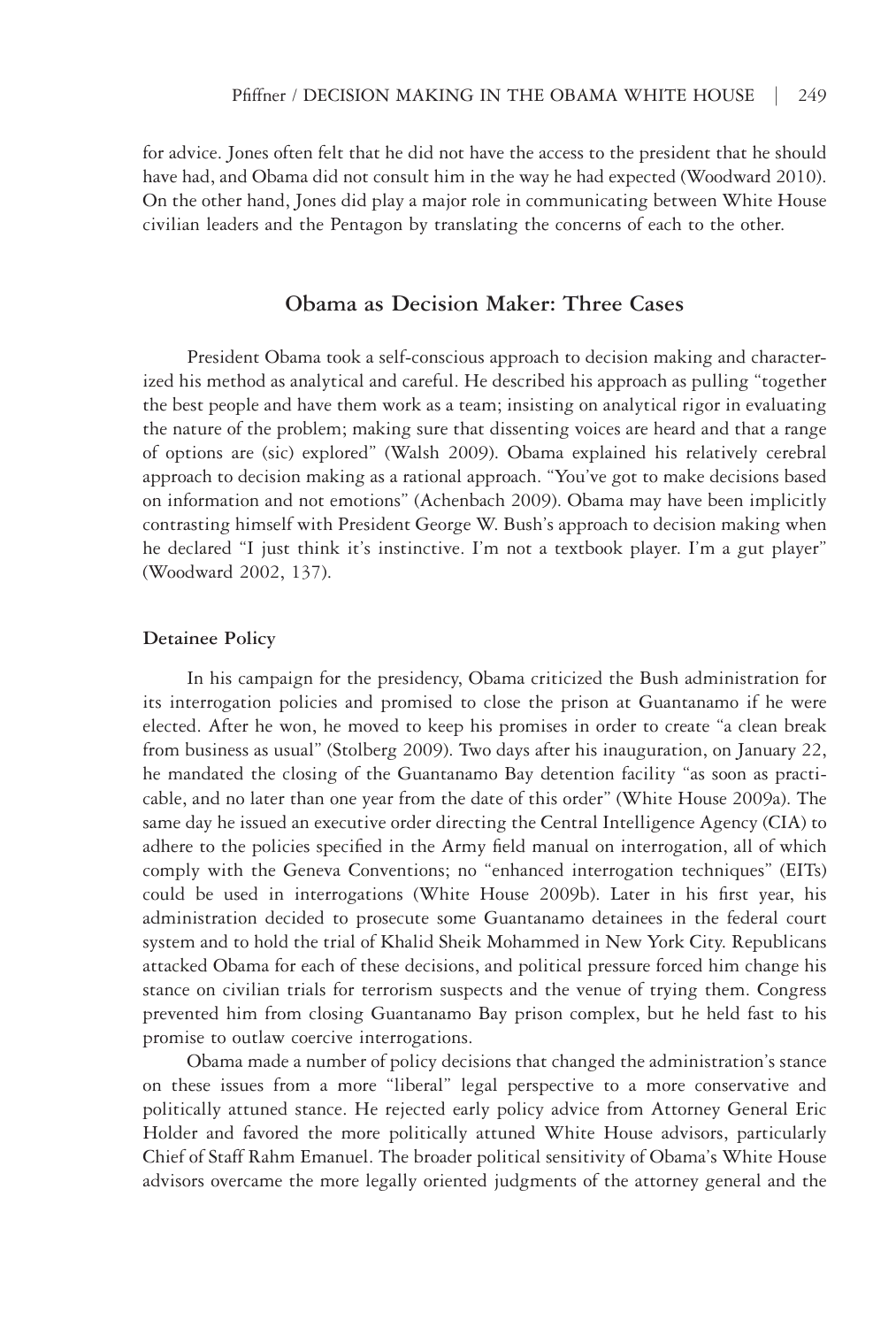Justice Department. Decisions on detainee policy became more centralized in the White House within the first six months of the Obama presidency.

Despite previous bipartisan support for closing the Guantanamo Bay prison, which had become a symbol of the mistreatment and torture of suspects in the war on terror, Congress prevented Obama from doing so within the one-year deadline that Obama had promised (McNamara 2006; Baldwin 2009). Political opposition for closing Guantanamo began to build in the spring of 2009, and in May Congress passed an amendment with bipartisan support to a supplemental spending bill that dropped the \$80 million the administration had requested to close Guantanamo. It also prohibited spending appropriated funds for closing Guantanamo or bringing any of its detainees into the United States.

During the Bush administration, it became abundantly clear that in the course of interrogating suspects of terrorism, U.S. personnel had used very harsh techniques (EITs) that sometimes amounted to torture and resulted in the deaths of detainees (Pfiffner 2010). Obama used the harsh treatment of detainees as a campaign issue, and he promised that such techniques would not be authorized if he were elected. His executive order of January 22 declared that Common Article 3 of the Geneva Conventions was a "minimum baseline" for the treatment of prisoners. It ordered that detained "persons shall in all circumstances be treated humanely and shall not be subjected to violence to life and person," including outrages on their personal dignity and humiliating and degrading treatment. "From this day forward" interrogations would have to be consistent with Army Field Manual 2-22.3 (2006).

Vice President Cheney and other Bush administration officials severely criticized Obama for his abjuring of EITs and accused him of endangering the security of the country (Thiessen 2010). President Obama also enraged supporters of the Bush administration's approach to interrogation by moving to release several memoranda on the use of EITs during the Bush era and photographs of U.S. personnel abusing detainees. While preparing to act in accord with a court order to release the memos (written by acting Office of Legal Counsel (OLC) Director Stephen Bradbury in May 2005) and photos, Obama was publicly entreated to reconsider by former CIA Director Michael Hayden, who organized other former directors of the CIA to object to the release. Emanuel and the political side of the White House warned the president that the release would cause a political backlash in the country, and Obama began to consider more seriously the political repercussions of the proposed actions.

On April 15, in reconsidering the advice of Attorney General Holder to release the memos, Obama in an evening White House meeting, set up a debate on the issue between his counsel Greg Craig, who favored the release, and NSC aide Denis McDonough, who opposed the release (Calabresi and Weisskopf 2009). Obama finally decided to release the memos. But after listening to an argument by Secretary Robert Gates and others that public release of the photos would likely inflame Muslims and lead to more violence that would jeopardize U.S. lives, he decided not to release the photos. At the same time that the memos were released, Emanuel announced that the administration would not prosecute CIA agents who used interrogation techniques approved by the OLC of the Justice Department (Klaidman 2009). Emanuel prevailed over Holder on the issues of releasing the photos and not prosecuting CIA interrogators.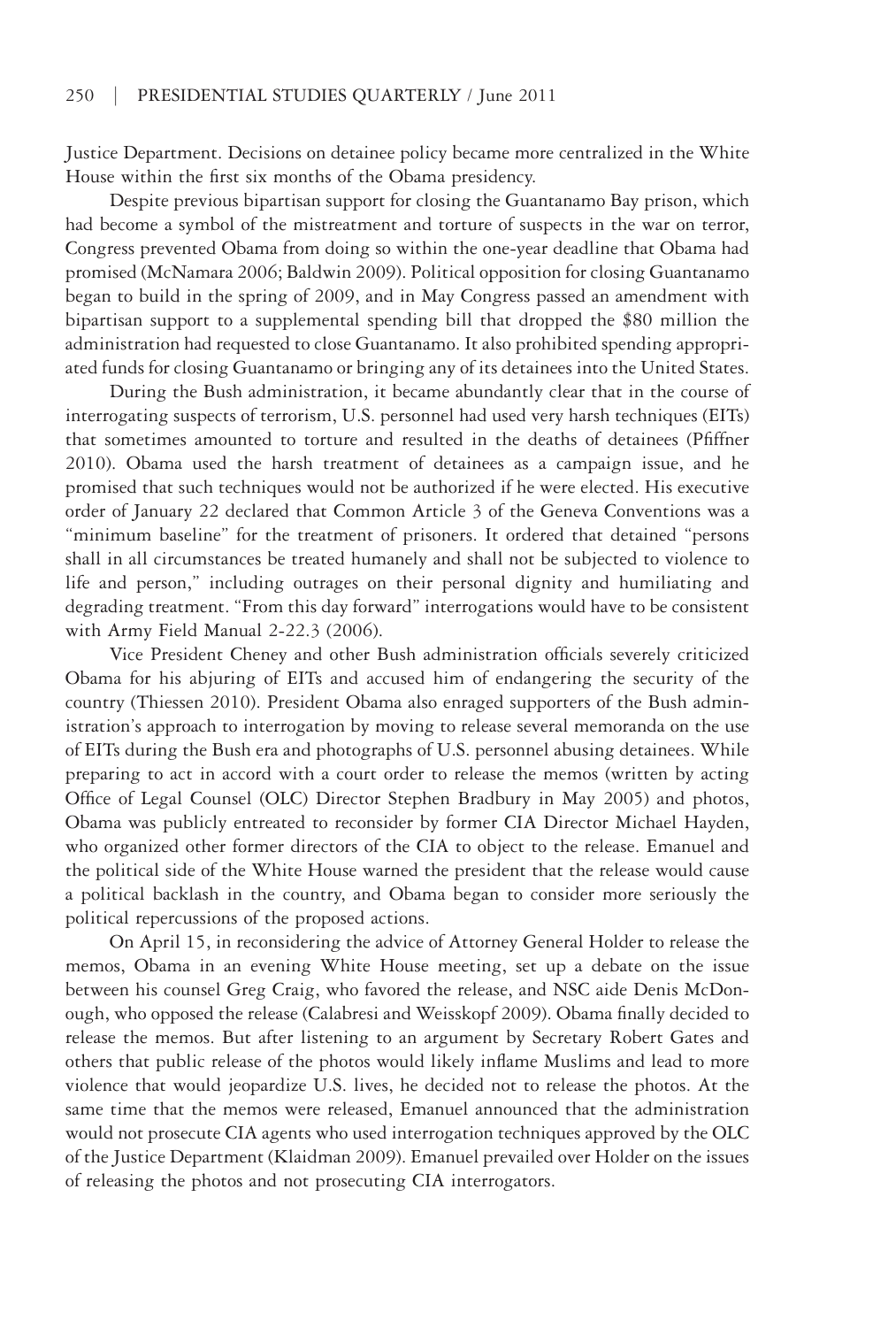After suffering criticism for his ratifying questionable pardons at the end of the Clinton administration, Holder wanted to demonstrate his independence from Obama, who was also his friend. He also wanted to distinguish his approach to the attorney general's office from the Bush administration's tight White House control of legal issues. Thus, he convinced Obama to publicly delegate to him the authority to make decisions about prosecuting terrorist suspects in the war on terror.

Holder's based his decision on November 13, 2009, to try the 9/11 suspects in criminal court on his conviction that civil trials would demonstrate American adherence to the rule of law, since the court system held the legitimacy of centuries of jurisprudence and was seen internationally as a model of due process of law. He was convinced that civil courts, having conducted hundreds of trials of terrorists, were capable of effectively prosecuting the 9/11 terrorists. Holder concluded that "Trying the case in an article III [of the Constitution] court is best for the case and best for our overall fight against al Qaeda" (Kornblut and Johnson 2010). One argument for using Article III trials concerned the willingness of European countries, some of which were holding suspected terrorists, to extradite them to the United States for prosecution (Savage and Shane 2010). They would hesitate to send suspects to the United States unless they were confident that due process would be guaranteed.

Obama ordered an in-depth review of the legal cases against Guantanamo detainees by a committee of the Justice Department, with representatives from the Departments of State and Defense, the CIA, and Federal Bureau of Investigation (FBI). With the committee's and Holder's advice, Obama decided that 25 Guantanamo detainees could be prosecuted either in Article III courts or military commissions, and detainees 110 could be released. He also announced that the United States would continue to hold some detainees without charges or trials. Such a policy amounted to indefinite detention without trial, for which liberals criticized him.

Holder and advocates for trying detainees in civil courts argued that Article III courts represented what was best in U.S. legal institutions and were a tried and true instrument of the U.S. justice system. They also noted that Common Article 3 of the Geneva Conventions requires that defendants be tried by "a regularly constituted court, affording all the judicial guarantees which are recognized as indispensable by civilized peoples" (Pfiffner 2010, chap. 3). They also argued that military commissions had only recently been set up by the Military Commissions Act and that trial procedures had not been tested in court or been subject to appeals. Thus, military commission procedures would much more likely be overturned by appellate courts than the procedures of Article 3 courts, which had survived appeals for decades. In pointing out the limited experience with military commissions, they noted that only three terrorists had been tried by military commissions, two of which were subsequently released.

Obama's earlier delegation decision allowed Holder to decide which detainees would be tried in which venue. But when Holder announced his decision to try some of the 9/11 suspects in federal court, Republican critics loudly objected. They argued that civilian trials would provide too many defendants' rights to suspects and that the defendants could use their trials to make public statements denouncing the United States. In contrast, the military commissions would allow hearsay and coerced testimony to be introduced as evidence.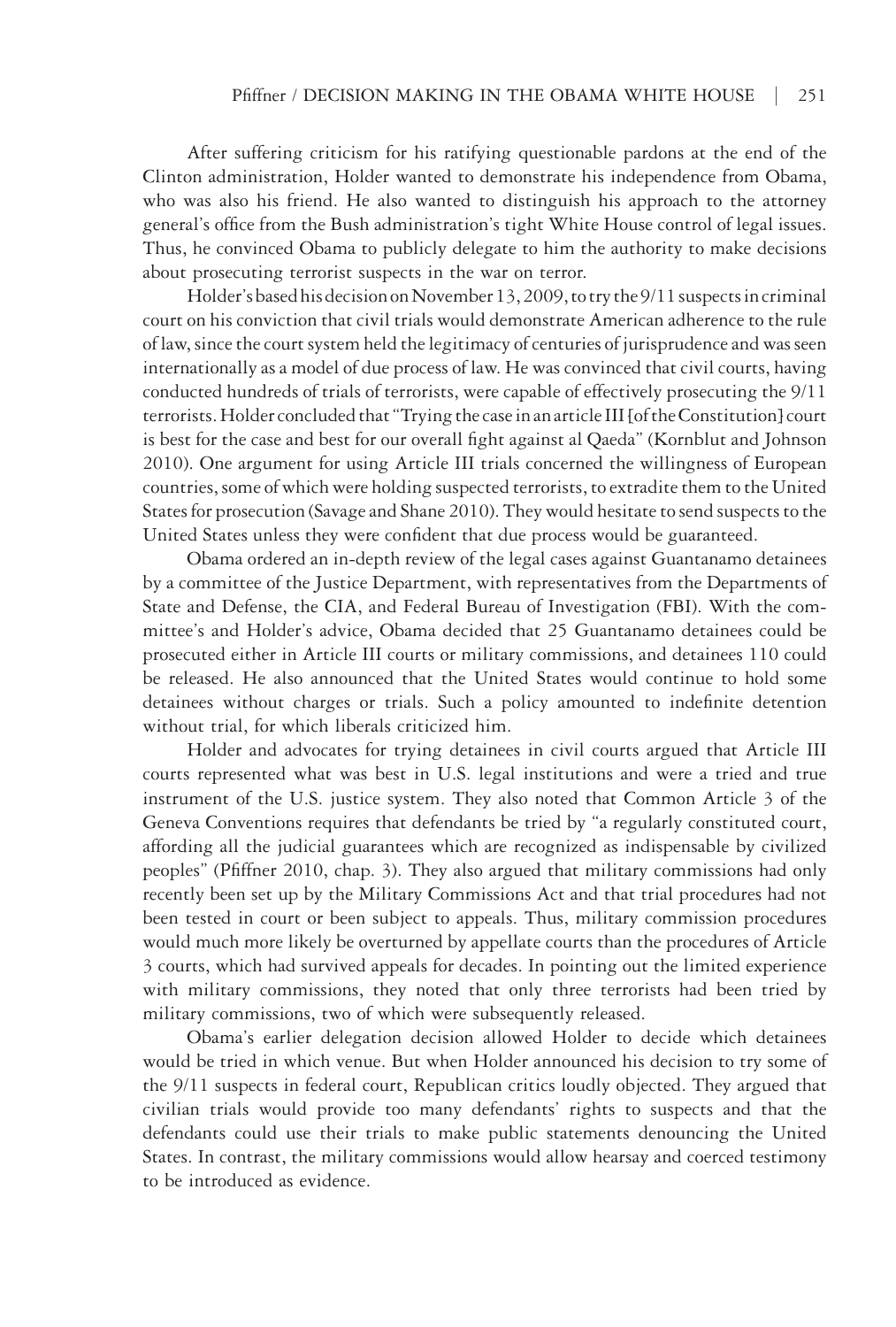#### 252 | PRESIDENTIAL STUDIES QUARTERLY / June 2011

The issue came to a head when, on December 25, 2009, Umar Farouk Abdulmutallab attempted to blow up an airplane using explosives that had been hidden in his underwear. He was unsuccessful, and the FBI took him into custody and questioned him about his terrorist connections. After weeks of public criticism of the administration's decision to prosecute him in court, Attorney General Holder wrote to Minority Leader Senator Mitch McConnell to explain the administration's policy. Holder pointed out that every terrorist suspect captured in the United States by the Bush administration, from 9/11 to 2009, was handled under the criminal law in Article III courts. The criminal justice system convicted more than 300 suspects and put them in jail (Center for Law and Security 2009).

When Holder decided to charge Khalid Sheikh Mohammed (KSM), the selfproclaimed master mind of 9/11, in federal court, he also decided that the venue would be New York City, since that was the "State and district wherein the crime [had] been committed" (Sixth Amendment). Because of the political volatility of the issue, the White House did not allow Holder to defend his venue decision publicly (Kantor and Savage 2010). The political backlash from the decisions to prosecute suspected 9/11 plotters and the Christmas hijacker in civil court created a political tempest, and the advocates for military commissions seemed to have public opinion on their side.

From the beginning of the administration, White House political aides, led by Chief of Staff Emanuel did not want contentious national security issues to endanger the administration's domestic policy agenda, and they tried to get Holder to react more sensitively to partisan political factors (Kantor and Savage 2010). For instance, Senator Lindsey Graham felt strongly that any 9/11 trials should be held by military commissions, and he offered to try to get Republican support for closing Guantanamo Bay if the administration would agree to try KSM and others by military commissions rather than Article III courts.

Rahm Emanuel thought that Graham's help in closing Guantanamo was crucial and wanted to reduce the partisan attacks about trials of terrorist suspects, so he continued to work with Senator Graham to cut a deal. According to Emanuel, "You can't close Guantanamo without Senator Graham, and KSM was a link in that deal." (Kantor and Savage 2010). Thus, Obama faced the dilemma of backing the initial decision of Holder about the best legal strategy for handling detainees or bowing to political pressure and switching from civil court trials to military commissions. Senators John McCain and Joseph Lieberman intensified political pressure when they introduced legislation that would have required all foreign terrorism suspects to be tried by military commissions rather than civil courts. Faced with this delegation-centralization dilemma, Obama chose to centralize.

These changes of policy by President Obama illustrate the forces for centralization of policy making in the White House. When Holder's decisions attracted political backlash, the White House staff, particularly the chief of staff, convinced Obama that the political repercussions of Holder's decisions were more important than Holder's legal judgments and his independence from the White House. The centralization of control of high-visibility legal policy in the Obama White House staff exemplifies pressures faced by all contemporary presidents to ensure that departmental perspectives do not undercut broader presidential interests.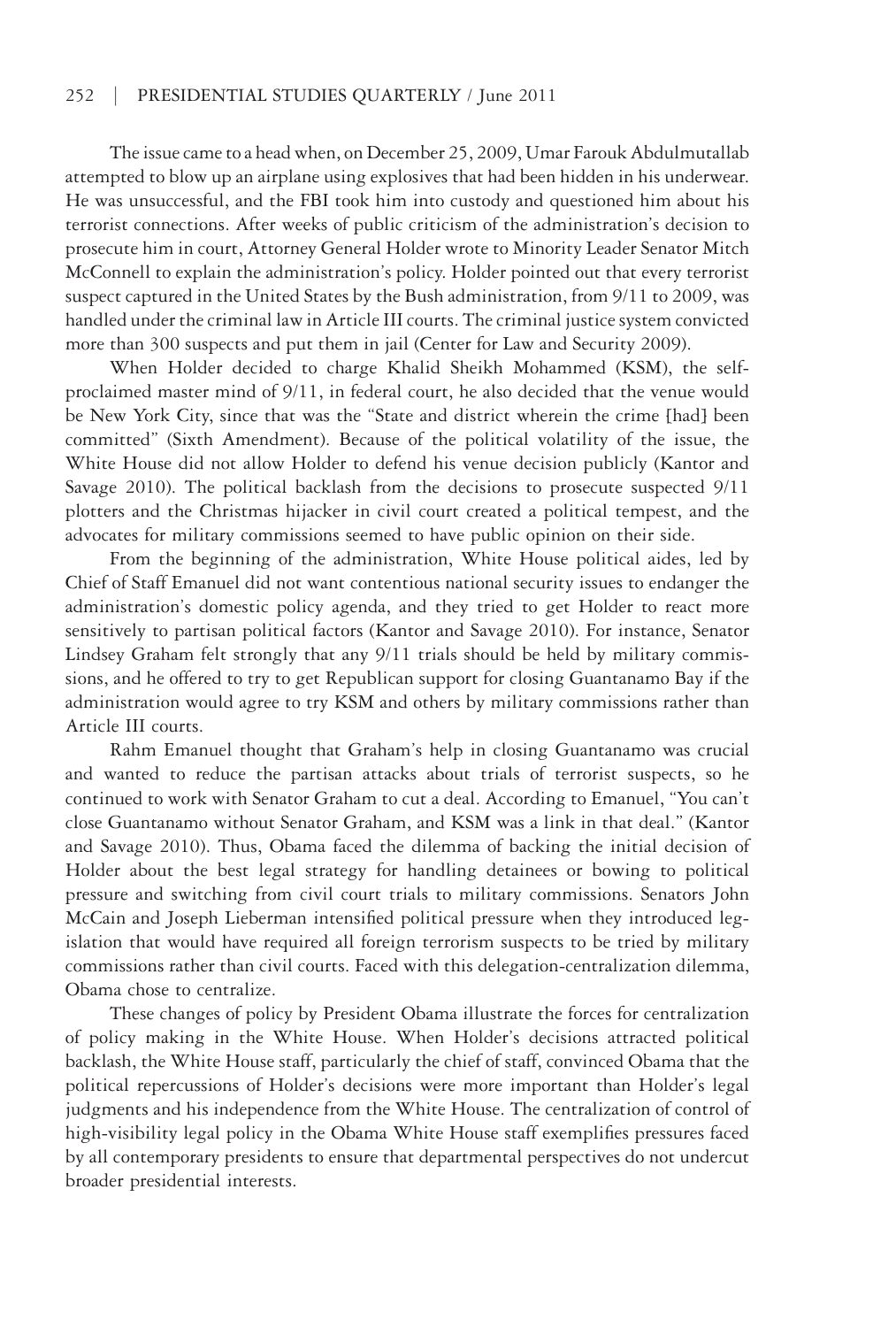#### **Economic Policy**

Facing an economic disaster, President Obama announced his economic policy team in the third week of his transition. He chose Timothy Geithner, who had been head of the Federal Reserve Bank of New York, as his treasury secretary and Peter Orszag as director of the Office of Management and Budget. In the White House, Christina Romer would chair the Council of Economic Advisers (CEA), and Jared Bernstein, the vice president's economic advisor, would come to play an important role. Larry Summers, as head of the National Economic Council, was to coordinate and lead the economic team. Obama wanted to reassure markets by bringing in the iconic Paul Volcker, who had chaired the Fed in the late 1970s and early 1980s, and had raised interest rates in order to wring inflation out of the economy. Volcker would act as senior advisor to Obama and head the President's Economic Recovery Advisory Board, though he did not have a position on the White House staff.

In order to assure that he was getting a full range of economic advice, Obama scheduled daily half-hour meetings on economic policy that were attended by Summers, Geithner, Orszag, Romer, Beernstein, and Emanuel (Alter 2010, 189; Lizza, 2009). Summers chaired the meetings and was the only economic advisor to have an office in the West Wing (Calmes 2009). As with other major policy issues, deliberation centered in the White House, with Emanuel overseeing the process for Obama. During the crisis Secretary Geithner was central to the key decisions, but Obama made the decisions, and Emanuel acted as a day-to-day overseer of Geithner (Alter 2010, 194). During the auto bailout deliberations, according to Steven Rattner, Emanuel "effectively started supervising Tim [Geithner] on a daily basis" (2010, 68). In contrast, President Bush gave much more leeway to his Treasury secretary, Henry Paulson, to shape policy, particularly concerning the Troubled Assets Relief Program (TARP).

Although Emanuel coordinated the process of decision making, Larry Summers did his best to control substantive economic advice to the president. In contrast to Robert Rubin, who ran the National Economic Council for President Clinton, Summers made no pretense at trying to be an honest broker. Rubin saw his job as assuring that the president was exposed to the advice of all those whose advice he should hear. Summers, however, rejected the honest broker approach. Several years before he came to work for Obama, he declared that "It is not enough, if we are to make the world better, to sign on to processes that explore all positions but cede the hope of changing anyone's mind" (Lizza 2009).

Summers was known for his sharp intellect and impatience with other White House staffers. He warned Obama during his interview for the position that he would be an advocate for what he thought were the best policies rather than an honest broker. "I'm not without self-regard and I don't suffer fools or foolishness easily. . . . [if you hire me] you are going to get a rigorous and serious argument" (Alter 2010, 190). Obama understood Summers's position, and its implications; lacking an honest broker in economic policy, Obama would have to spend more time himself ensuring that he received a broad range of judgment on economic matters.

In keeping with his statements to Obama, Summers's self-assurance led him to try to squeeze other economic advisors out of key meetings and access to the president. Early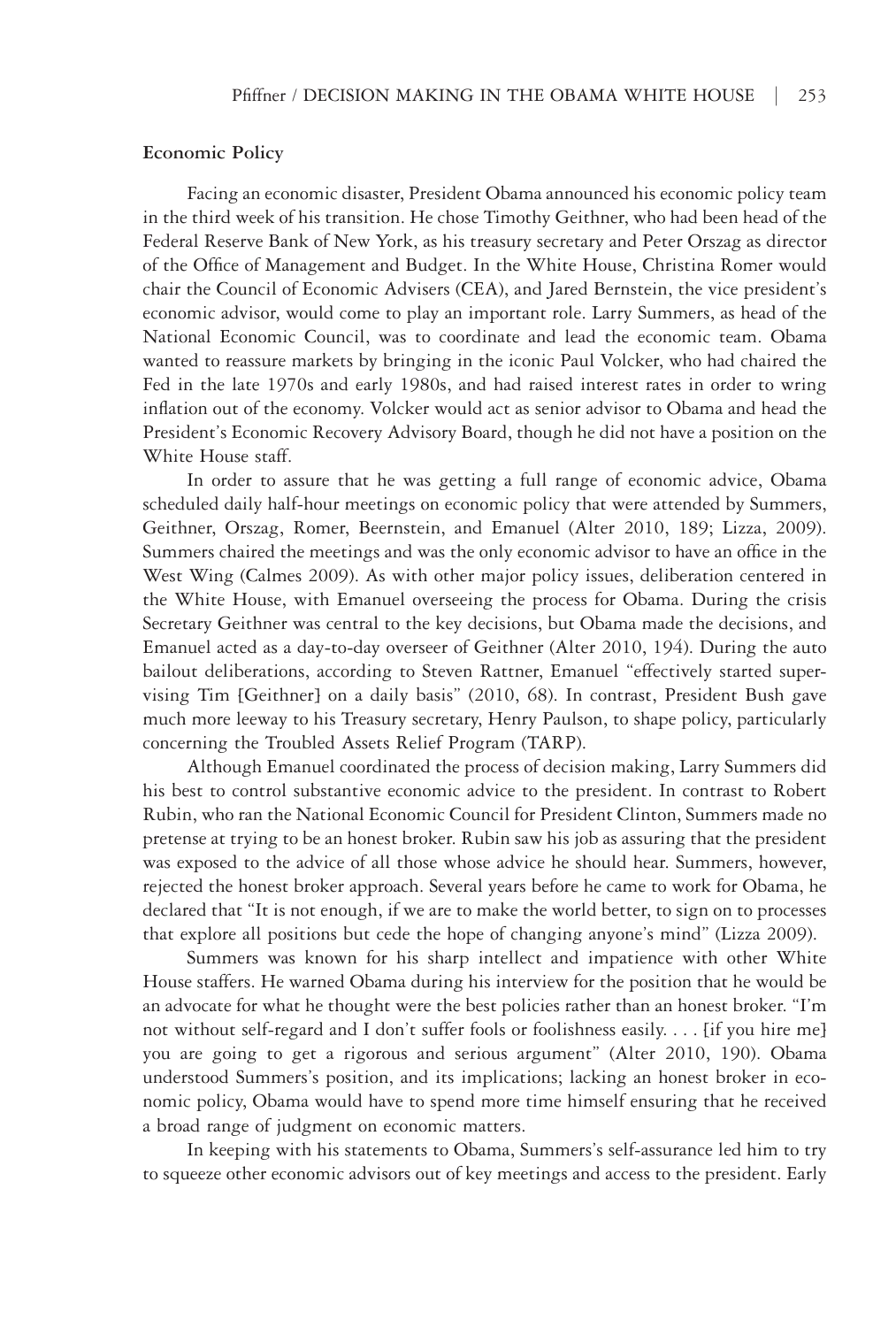in the administration, he tried to keep Romer out of key meetings, but she appealed to Emanuel who made sure she was included (Alter 2010, 198). He also tried to limit Geithner and Orszag's access to the president, though without (Calmes 2009).

Summers was successful in minimizing access to the president of liberal economists from the Democratic left, such as Joseph Stiglitz and Paul Krugman, who favored nationalizing financial firms. Robert Reich, a liberal who had been in the Clinton administration and Warren Buffet, a highly respected billionaire businessman, acted as advisors to Obama during the campaign but had no access once Obama became president and Summers took over economic policy making (Alter 2010, 205). Later in the administration Volcker believed that the government needed to take a stronger regulatory hand in the financial industry in order to prevent a repetition of the meltdown of the economy as had just occurred. Summers favored a more conservative, hands-off approach and kept Volcker from seeing the president (Alter 2010, 194).

The lack of an honest broker in economic policy making forced Obama to become closely involved in the details of policy making. Obama himself had to monitor the deliberation to ensure he was receiving a full range of options. At one point in early discussions, Volcker wondered "Why would the president want to know that level of detail?" (King and Weisman, 2009). Obama deliberately sought out differing points of view. For instance, when he was considering a complex issue on the relationship of derivatives to the financial crisis and potential solutions, he felt that he had not been exposed to a full range of options, he ordered: "Get me some other people's opinions on this. I want more than what's in this room" (King and Weisman, 2009).

At a decisive meeting (March 26, 2009) on the fate of the auto industry, Summers excluded CEA member Austan Goolsbee because he disagreed with Summers and thought that the government should not bail out the auto industry. At the meeting when Summers began the briefing, Obama cut him off, saying "I read the memo" and asked about a dissenting paragraph deep in the briefing memo. CEA Chair Romer said that the dissent was by Goolsbee, so Obama ordered him brought into the room and asked him to lay out his best argument for not bailing out Chrysler. Goolsbee did not prevail, but Obama wanted to be sure to hear his side of the argument (Alter 2010, 178; Rattner 2010, 130).

Despite criticisms from the left that Obama did not seriously consider a broader range of options, CEA Chair Romer made the case that a stimulus bill (American Recovery and Reinvestment Act) should have been larger than the \$787 billion. However, White House staffers intimately familiar with Congress argued that that would be treated as dead on arrival and that even the few Republican votes in favor would have been lost. Many Republicans in Congress criticized the president because they thought that the stimulus was too large and that it would increase the deficit too much.

In March 2009, there was strong pressure from the left to nationalize banks that were in serious trouble. Some on the right, however, felt that financial institutions, which had made poor business decisions, should be allowed to fail rather than being bailed out by the taxpayers. After considerable deliberation, Obama rejected the more extreme arguments from the left and the right. He followed the advice of mainstream economists in judging that the economy would fall into a recession rivaling the Great Depression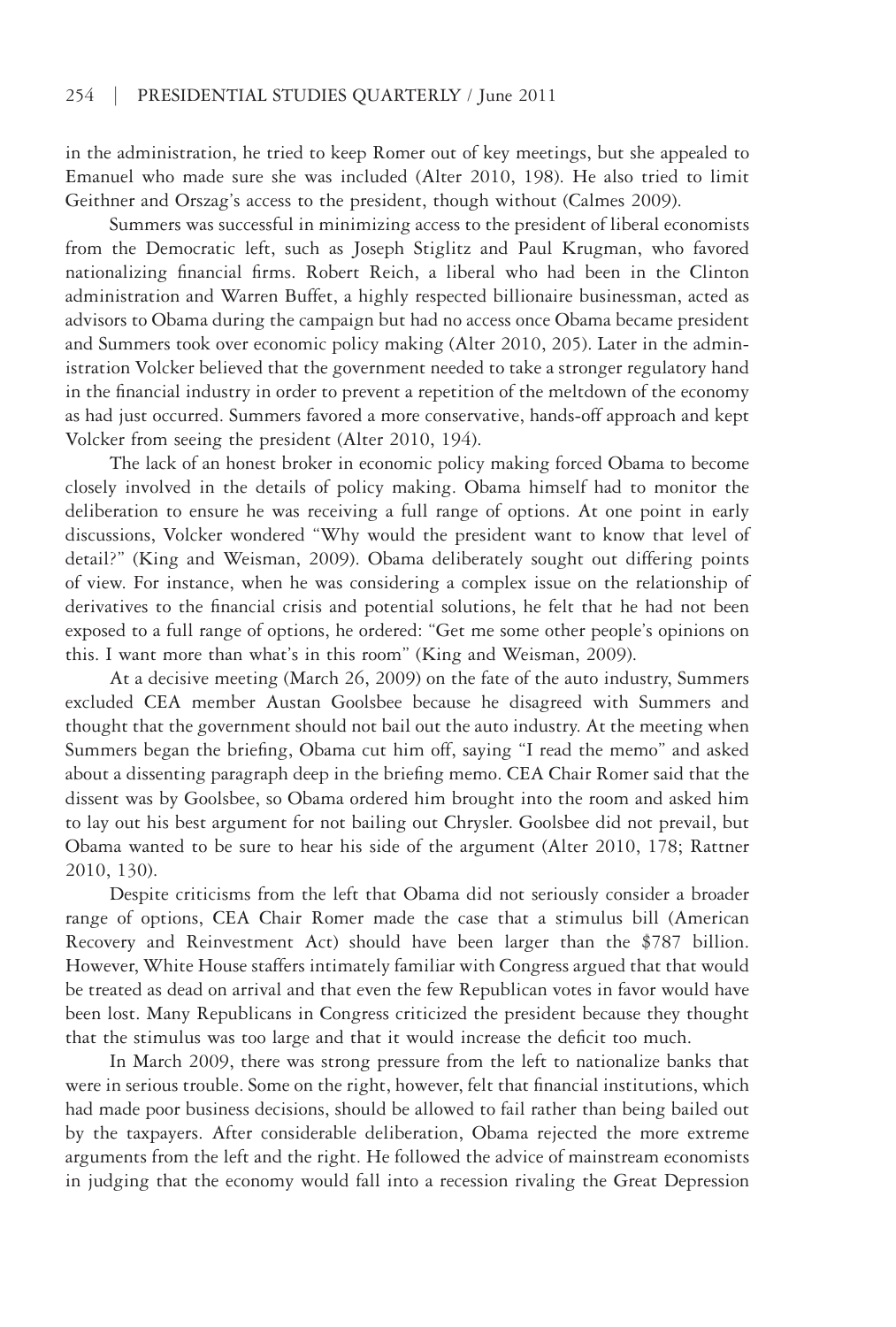without government intervention. He finally decided to implement Geithner's plan to conduct "stress tests" on Banks to reassure the markets and encourage private capital would flow to them (Lizza 2009). He rejected both the left's call for nationalization and the right's arguments to leave the financial markets alone.

Similarly, in the auto industry crisis, Obama did not go along with conservatives who thought that the auto industry had made fundamental business errors and should have suffered the fate that the market system imposed: bankruptcy and dissolution. In White House deliberations, CEA member Austan Goolsby argued unsuccessfully that Chrysler should not be bailed out. Neither did Obama agree with critics on the left who argued that the auto industry should have been nationalized, which would have been a sharp break with U.S. policy historically. Instead Obama chose to force Chrysler and General Motors (GM) to reorganize under time pressure in order to obtain TARP funds (Alter 2010, 179).

Some on both the right and left thought that the large financial firms should be broken up so that there would be no firms that could hold the economy hostage because they were too big to fail (Alter 2010, 201). When the financial regulatory reform was being finalized, Volcker argued that the Glass Steagall Act should be repealed, and regulations on large financial banks should be tightened. Summers prevailed in limiting the scope of the new financial regulatory regime. As with the other policies I consider in this article, Obama ended up with moderate approaches to economic policy.

Thus, in economic policy making, since Obama had no honest broker to lead policy discussions, he acted as his own orchestrator of debate and interrogator of his aides. He read the briefing papers, mastered the details of policy, and acted as his own honest broker. In this way his style more closely resembled the policy analytic approach of Presidents Nixon, Carter, and Clinton than those of Reagan and George W. Bush, who tended to delegate the details of policy to their staffs. Obama's approach contrasted most starkly with that of President Bush, who let Vice President Cheney frame the issues, conduct detailed analysis, and dominate the policy process.

#### **Escalating the Afghanistan War**

In 2002, just prior to the Iraq War, Obama, in criticizing the Bush administration's plans for the invasion of Iraq, said "I'm not opposed to all wars. I'm opposed to dumb wars" (Obama 2002). And in his campaign for the presidency, candidate Obama voiced his opposition to the war in Iraq and promised to begin to extricate the United States from the country, though not in an "irresponsible" or precipitous way. Obama compared the "dumb war" in Iraq to the "good war" in Afghanistan, which he argued that the Bush administration had neglected in its buildup for the war in Iraq. Between 2001 and 2009, the U.S. situation in Afghanistan had deteriorated; the Taliban was making a comeback and challenged both the central Karzai government and local tribal leaders for control of the country.

In his deliberations over the war in Afghanistan, Obama came to three key turning points: the decision not to de-escalate the war, the decision to change the fundamental strategy from defeating to degrading the Taliban, and the decision to send 30,000 more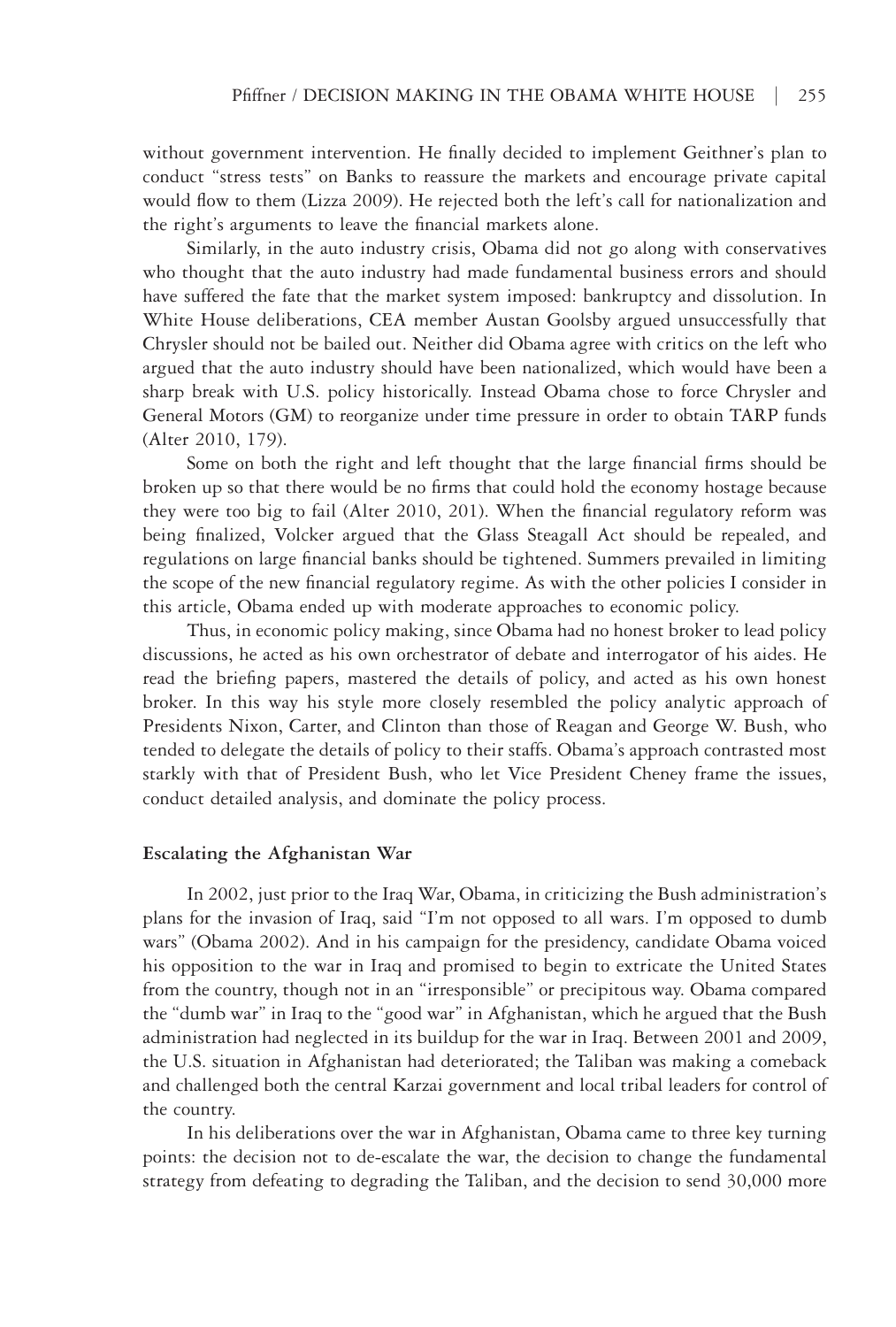U.S. troops early in 2010. Obama moved slowly in considering the major increase of U.S. commitment in Afghanistan and listened carefully to those who favored an escalation and those who argued for a smaller U.S. presence. Obama's approach to military decision making contrasted sharply with that of President Bush who proceeded using informal meetings and often excluded both political appointees and career officials from the deliberations.

Shortly after his inauguration, in March 2009 Obama decided to grant the military's request for more troops and sent an additional 21,000 troops to Afghanistan, bringing the number of troops to a total of 68,000 (aside from CIA personnel and military contractors). In May of 2009, he replaced the U.S. commander in Afghanistan, General McKiernan, with General Stanley McChrystal, who favored a counterinsurgency strategy that would focus on protecting the civilian population and building Afghan capacity to govern rather than narrowly focusing on killing enemy personnel.

In the summer of 2009, it became clear that the United States was continuing to lose ground in Afghanistan, and military leaders began to ask for more troops. On August 30, General McChrystal sent a report to Secretary Gates proposing a change in strategy to fully embrace and implement a counterinsurgency strategy that focused less on force protection and more on interaction with the local population and building governance structures. Later that month, McChrystal delivered his confidential formal troop request to the president with options for 40,000, 30,000, or 10,000 troops (Kornblut, Wilson, and De Young 2009).

After receiving McChrystal's request, Obama began a series of ten formal meetings over the next two months to decide the future of the U.S. military commitment in Afghanistan. The McChrystal memo recommending the options for increasing troop commitment was leaked to the press in mid September, and General McChrystal stated publicly in London on October 1 that a de-escalation in Afghanistan would be "shortsighted" (Wilson 2010). He was asked if he thought a narrow missions in Afghanistan was advisable; his response was "The short answer is no" (Baker 2009). McChrystal's public stance made it clear that if Obama decided against an escalation, his political opponents would be able to accuse him of ignoring his military commanders on the ground in Afghanistan.

As Obama deliberated with his aides over the next two months, he was praised by some for his careful reevaluation of the U.S. military posture in South Asia. But he was also faulted for his extended examination of options; former Vice President Cheney criticized Obama's deliberations as "dithering." Some Democrats, most notably Vice President Biden, had become skeptical of the ability of U.S. military forces to defeat the indigenous forces of the Taliban and favored focusing on directly attacking al-Qaeda forces wherever they were in the world.

McChrystal's memo emphasized the importance of indigenous governmental forces to an acceptable outcome for the United States. "A foreign army alone cannot beat an insurgency.... This is their war." The U.S. would not be successful ".until the Afghan people make the decision to support their government and are capable of providing for their own security" (McChrystal 2009, 2-5). He argued that the first "principal threat" to success was an "organized and determined insurgent" Taliban. But he identified the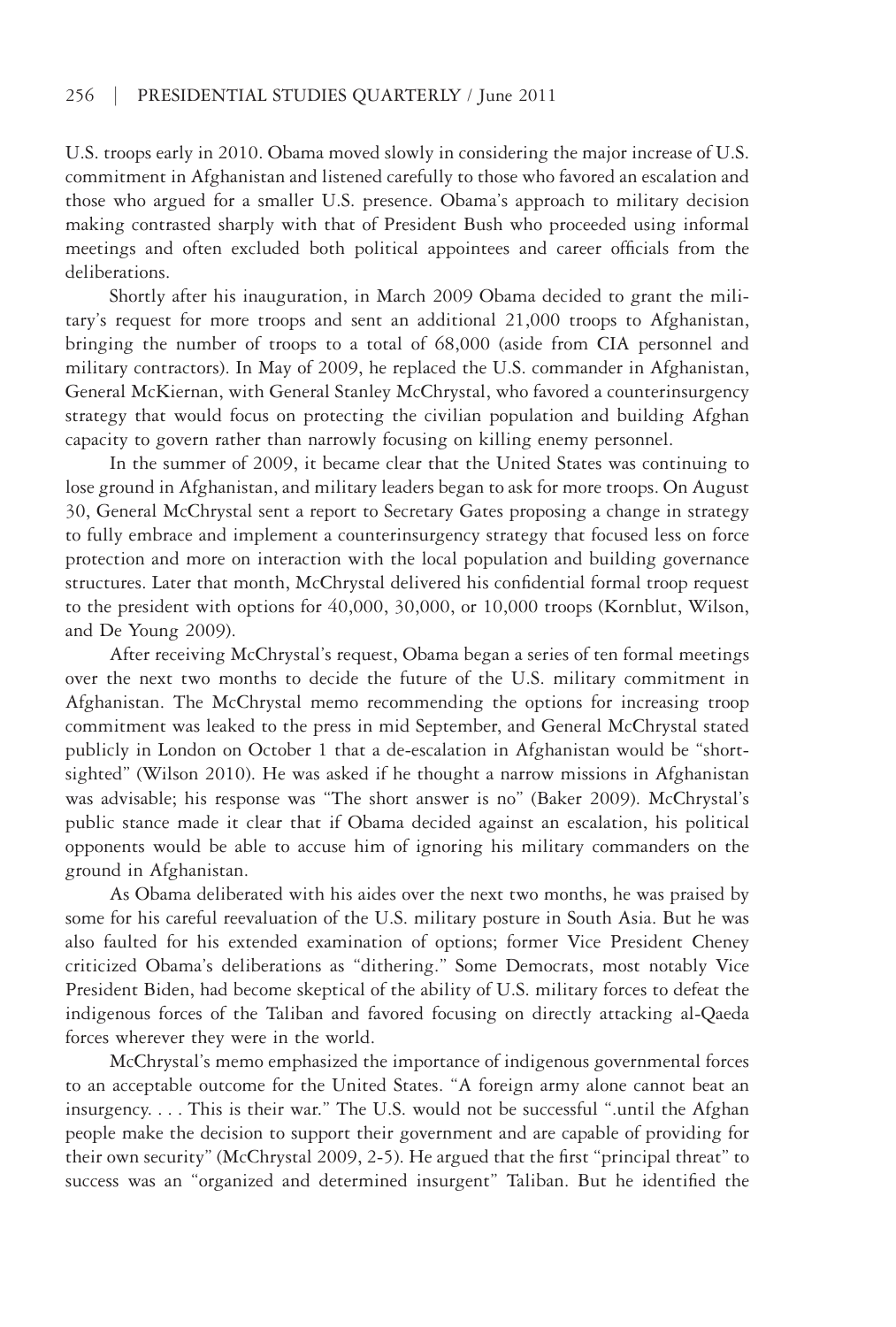second principal threat as the government of Afghanistan itself, which the United States was supporting. "The second threat... springs from the weakness of GIRoA [government of Afghanistan] institutions, the unpunished abuse of power by corrupt officials and power-brokers, a widespread sense of political disenfranchisement, and a longstanding lack of economic opportunity." He argued that these conditions "generate recruits for the insurgent groups" (McChrystal 2009, 2-5). The U.S.-backed Afghan government itself constituted a major threat to U.S. success.

In contrast to General McChrystal's confidence that more troops would enable the United States to prevail in Afghanistan, Ambassador Karl W. Eikenberry expressed skepticism. With the encouragement of White House staffers, he conveyed his judgments in several cables (which were also leaked to the press) to the State Department. As a general in the Army, Eikenberry had been in charge of U.S. troops in Afghanistan and was appointed by Obama in early 2009 to be the U.S. ambassador. Eikenberry's skepticism about the Karzai government increased after the elections in August 2009 in which President Hamid Karzai won under suspicious circumstances and with accusations of electoral fraud. The judgment expressed in Eikenberry's cable was that the Afghan government had not "demonstrated the will or ability to take over lead security responsibility much less governance.... Experience with troop increases, therefore, offers scant reason to expect that further increases will permanently advance our strategic purposes; instead they will dig us in more deeply" (Eikenberry 2009b). Further,

President Karzai is not an adequate strategic partner. The proposed counterinsurgency strategy assumes an Afghan political leadership that is both able to take responsibility and to exert sovereignty in the furtherance of our goal. . . . Yet Karzai continues to shun responsibility for any sovereign burden, whether defense, governance or development. He and much of his circle do not want the U.S. to leave and are only too happy to see us invest further (Eikenberry 2009a).

Both career military leaders had looked at the same political and military situation and reached opposite conclusions about the best direction for U.S. policy.

Despite Eikenberry's advice to the president and probably as a result of the public stance of McChrystal, at the end of September Obama decided not to consider seriously a de-escalation of the U.S. commitment in Afghanistan. "I just want to say right now, I want to take off the table that we're leaving Afghanistan." (Baker 2009; Woodward 2010, 186). Nevertheless, Obama had not decided on how much or whether to increase the U.S. commitment.

Over the next eight weeks, the president's advisors engaged in a wide-ranging and thorough process of deliberation. Military leaders, along with Secretary Gates and Secretary of State Hillary Clinton, firmly advocated increasing the U.S. troop presence significantly, by 40,000. President Obama, however, expressed skepticism about the need for that many troops and thought that a full counterinsurgency strategy would be impossible without many more troops than the 40,000 requested and that it would cost too much and take too long. He encouraged Vice President Biden to argue for Biden's preferred option: a "counterterrorism" campaign that would focus on defeating al Qaeda rather than on building a government in Afghanistan that Afghans would support. He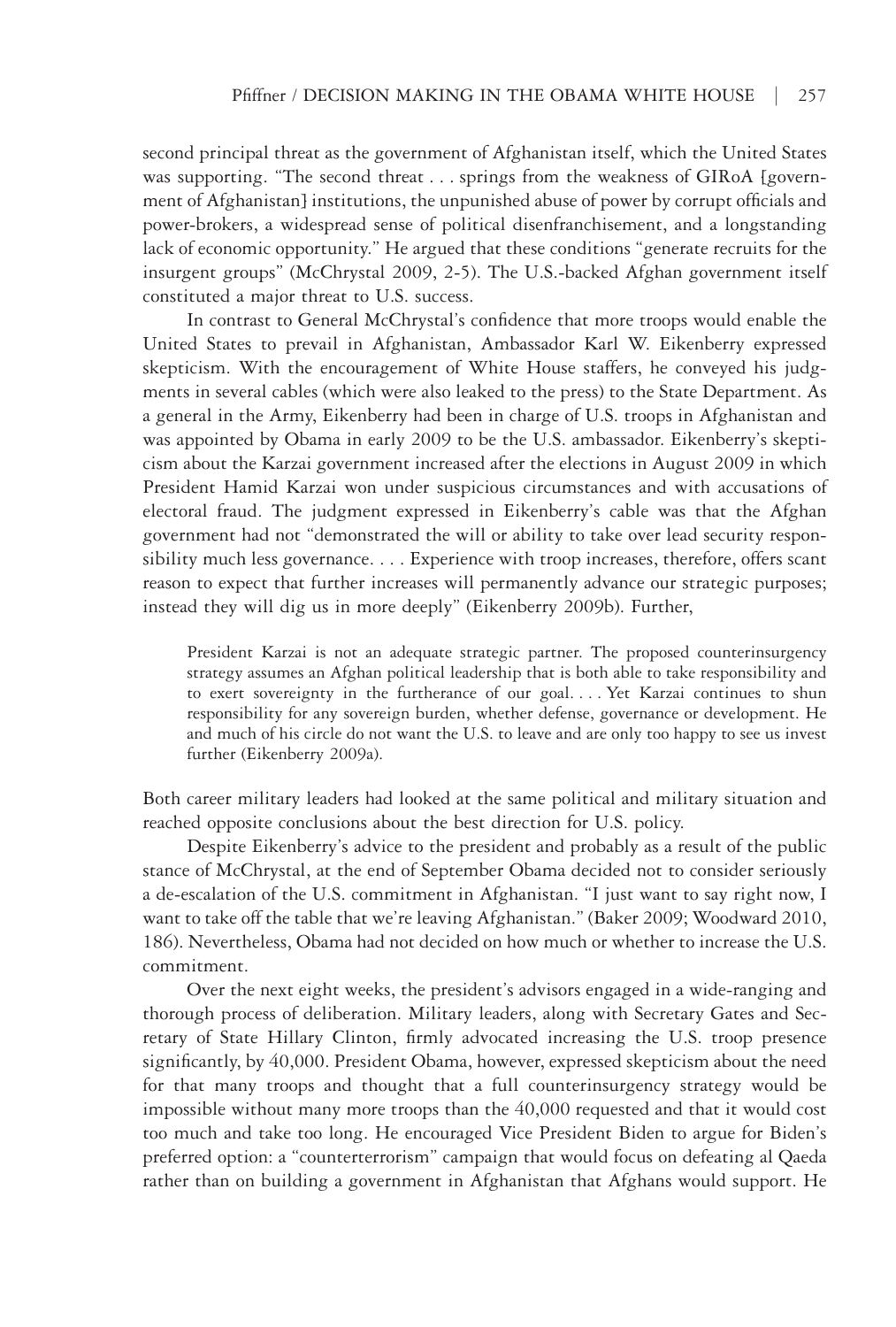instructed Biden, "I want you to say exactly what you think. And I want you to ask the toughest questions you can think of" (Woodward 2010, 160). Obama was, in effect, assigning Biden the role of "devil's advocate" in deliberations over U.S. escalation in Afghanistan (George 1980, 169-73). Several other White House staffers, including National Security Advisor Jones, his deputy Thomas Donilan, counterterrorism chief John Brennan, Emanuel, and Dennis McDonough, also expressed skepticism about a large increase in U.S. troop strength.

In a formal meeting on October 9, Obama made the key decision to change the U.S. mission to "degrade" rather than defeat the Taliban. According to Gates, "We need to eliminate Al Qaeda, but we only need to degrade the capability of the Taliban" (Sanger 2010, wk1; Woodward 2010, 219, 260).

Obama wanted to encourage frank disagreements about policy, but he also valued consensus once he made final decisions. "I welcome debate among my team, but I won't tolerate division" (Woodward 2010, 374). Obama and his White House aides became frustrated with what they considered recalcitrance on the part of military leaders to present him with several viable options for Afghanistan strategy. They insisted on their initial recommendation for the full 40,000 troop increase. At one point Obama expressed his frustration: "you guys just presented me four options, two of which are not realistic," and the third turned out to be very close to the 40,000 they favored. "That's not good enough. . . . You have essentially given me one option" (Woodward 2010, 278). Chairman of the Joint Chiefs Admiral Mullen admitted that Obama was right and said "I didn't see any other path (Woodward 2010, 279). At one point Admiral Mullen tried to stop the vice chief, General James Cartwright, from presenting a report on an alternative, counterterrorism approach. When Obama heard about the disagreement, he insisted on having a full presentation of the report (Woodward 2010, 237-38).

By late October, Obama had decided to increase troop strength, although he had not yet decided the size of the increase. On November 11, Obama declared "What I'm looking for is a surge" that would get the troops to Afghanistan quickly, but with a drawdown beginning date of July 2011 (Kornblut, Wilson, and De Young 2009, A19; Baker 2009). The term echoed George W. Bush's final increase in troop strength in Iraq. A "surge" implied that there would be a relatively quick increase in troop strength but a clear time line fore beginning a drawdown. According to Jones, the intent was "to narrow the mission, and tighten the timelines" (Kornblut, Wilson, and De Young 2009, A19). The purpose of announcing a date to begin the drawdown constituted a signal to Karzai that the U.S. commitment was not open ended. According to an official at the November 23 meeting, Obama said, in effect, "We sent a message to Karzai of a short-leash, which is necessary now" (Kornblut, Wilson, and De Young. 2009, A19). Gates insisted that the drawdown timing be "conditions based," that is, dependent on the situation on the ground in Afghanistan.

At a meeting with his military leaders the day before Thanksgiving, Obama thought that he had set the troop level increase at 30,000, but Pentagon officials came back the day after Thanksgiving with further questions on the level of troops (Woodward 2010, 307-15). Finally Obama decided that he had to specify in writing what he had decided. "Maybe I am getting too far down in the weeds on this, but I feel like I have to" (Woodward 2010, 315).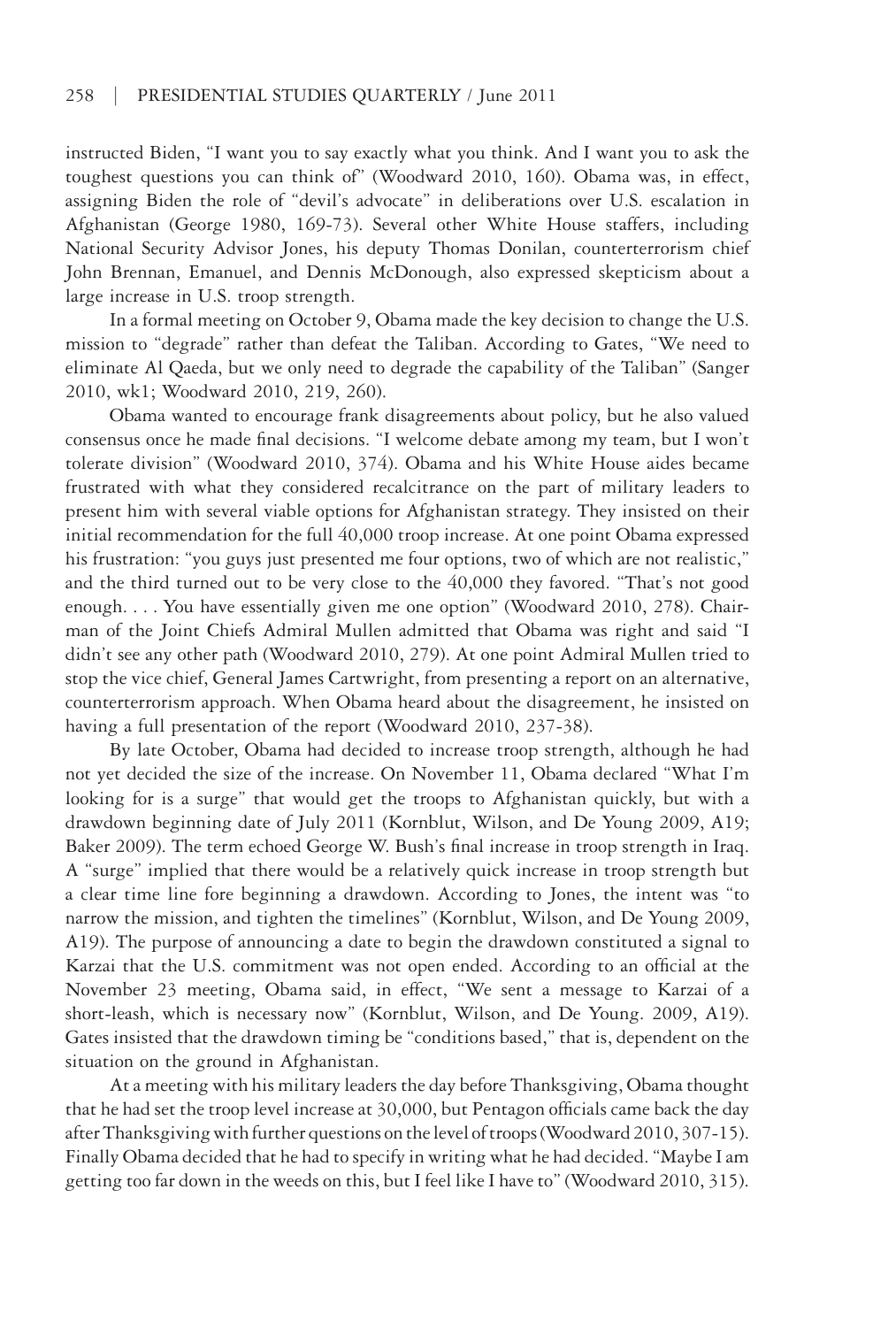His final terms included "a hard-and-fast 30,000-troop surge," an official NSC review of progress in December 2010, and the beginning of a drawdown in July of 2011. After Obama's decision, General David Petraeus remarked on Obama's willingness to delve into the details of policy, "There's not a president in history that's dictated five single-spaced pages in his life. That's what the staff gets paid to do" (Woodward 2010, 327).

Obama announced his final decision to his top civilian and military aides on November 29. The United Staes would send 30,000 more troops and try to get North Atlantic Treaty Organization (NATO) allies to supply 5,000 more, and the NSC would conduct a full-scale review of the situation in December 2010 (Kornblut, Wilson, and De Young 2009, A19). Even though Obama had clearly stated in his campaign that the war in Afghanistan was one of his priorities, his decision risked alienating his support on the left of the Democratic Party. Speaker of the House Nancy Pelosi highlighted the political difficulty of Obama's decision to increase the U.S. commitment in Afghanistan when she publicly stated that support for the escalation in the House would not be automatic. "The president's going to have to make his case" to the Congress on his own (Kane 2009, A4). Leon Panetta encapsulated Obama's political situation concisely: "No Democratic president can go against military advice, especially if he asked for it" (Woodward 2010, 247).

In the deliberations over Afghanistan policy, Obama acted as his own honest broker. In Alexander George's words, the "magistrate" is the "one who listens to the arguments made, evaluates them, poses issues and asks questions, and finally judges which action to take either from among those articulated by advocates or as formulated independently by himself after hearing them" (George 1980, 201). In dictating his memo on the terms of the escalation, Obama explicitly rejected the options presented by his military advisors and formulated his own option.

Obama's approach to decision making about war contrasted clearly with the approach of President George W. Bush, who said that he was a "gut" player rather than an analytical decision maker (Woodward 2002, 137). The decision-making process in the Bush White House was often marked by secrecy, a lack of deliberation, and the exclusion of members of the administration and the career services who ordinarily would have been consulted on important decisions (Pfiffner 2009). Obama's approach was inclusive and more consistent with scholarly conclusions that "multiple advocacy" would best inform presidential decision making.

President Bush, in making the decision to try enemy combatants by military commissions rather than in normal trials (federal courts or Uniform Code of Military Justice [UCMJ] courts), did not consult or inform key members of his national security team, such as National Security Advisor Condeleezza Rice or Secretary of State Colin Powell. The order was drafted by David Addington, the vice president's lawyer, and was purposefully kept secret from the rest of the administration. Vice President Cheney gave strict instructions that others in the White House and Cabinet be bypassed before President Bush signed it. Vice President Cheney and Addington also engineered the decision to suspend the Geneva Conventions without full consultation with NSC principals. Although William Taft of the State Department had written a dissenting memo and Powell did have a chance to see President Bush and force a NSC meeting, the decision had already been made.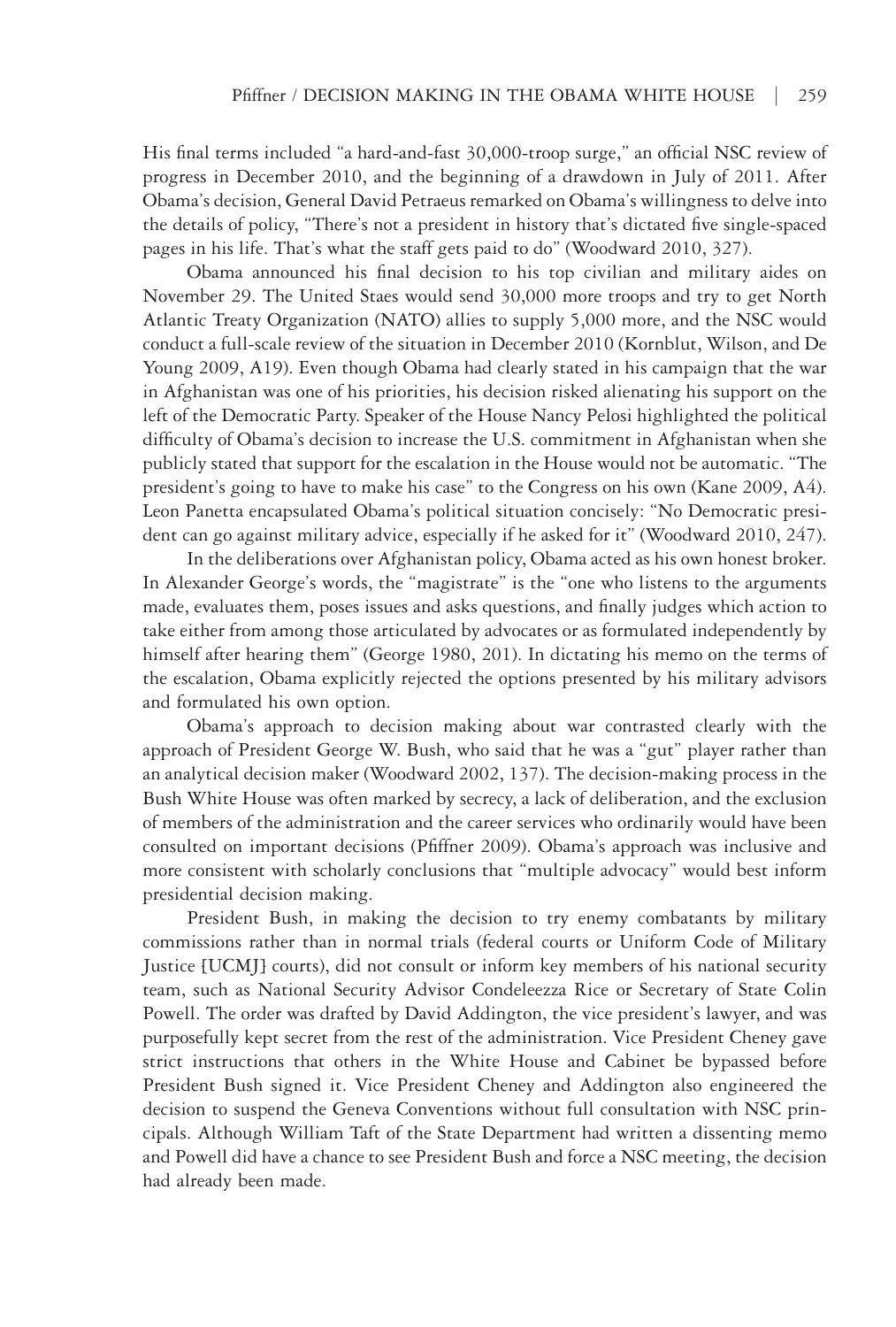#### 260 | PRESIDENTIAL STUDIES QUARTERLY / June 2011

President Bush's initial decision to invade Iraq seems to have been made over the course of a year or so and was characterized by incremental decision making along the way. Paul Pillar, national intelligence director for the Near East and South Asia from 2001 to 2005 noted "the absence of any identifiable process for making the decision to go to war–at least no process visible at the time.... There was no meeting, no policyoptions paper, no showdown in the Situation Room when the wisdom of going to war was debated or the decision to do so made" (Pillar 2006, 55). CIA Director George Tenet agreed: "There was never a serious debate that I know of within the administration about the imminence of the Iraqi threat." or even a "significant discussion" about options for continuing to contain Iraq (Shane and Mazetti 2007).

President Bush's decision making on important war policies tended toward secrecy, top-down control, tightly held information, disregard for the judgments of career professionals, and the exclusion from deliberation of qualified executive branch experts who might have disagreed with those who initially framed the decisions (Pfiffner 2009; 2010). In contrast, President Obama conducted his decision making on the war in Afghanistan by deliberating and negotiating between military advocates of sharp escalation and civilian officials who favored a more modest approach. Although they did not get everything they wanted, Obama's military leaders won the debate. Thus, Obama and Bush took sharply contrasting approaches to military decision making.

## **Conclusion**

All White Houses staffs reflect the values their presidents, and Obama's White House staff reinforced his tendencies toward centralization, careful deliberation, and personal control of the details of policy. As have other recent presidents, he drew advice on all major decisions directly into the White House. The only surprise here was that he initially intended to delegate major legal decisions to Attorney General Holder. Political opposition, however, soon overcame this initial intention to delegate.

Careful, and sometimes lengthy, deliberation marked Obama's style of decision making. He insisted on multiple advocacy by requiring his staffers to argue their cases in front of him, as when he demanded that dissenting perspectives on economic and military policy be aired in person. He was criticized particularly for taking so much time to decide on whether and how much to escalate the war in Afghanistan. But the personal time he spent on a series of meetings with his NSC and military leaders demonstrated his determination not to rush into major additional commitments of U.S. troops.

Perhaps the most striking characteristic of Obama's decision-making style was his personal involvement in the details of policy. Rejecting the use of an honest broker, either in principle or because of the personalities of the staffers he chose, Obama himself delved deeply into the major policies of his administration. In this, Obama resembled Presidents Carter and Clinton but contrasted sharply with Presidents Reagan and George W. Bush. When Obama thought that his military advisors were not giving him the range of options that he needed, he felt compelled to dictate a memorandum that specified exactly the details of his decisions on the escalation of the Afghanistan War.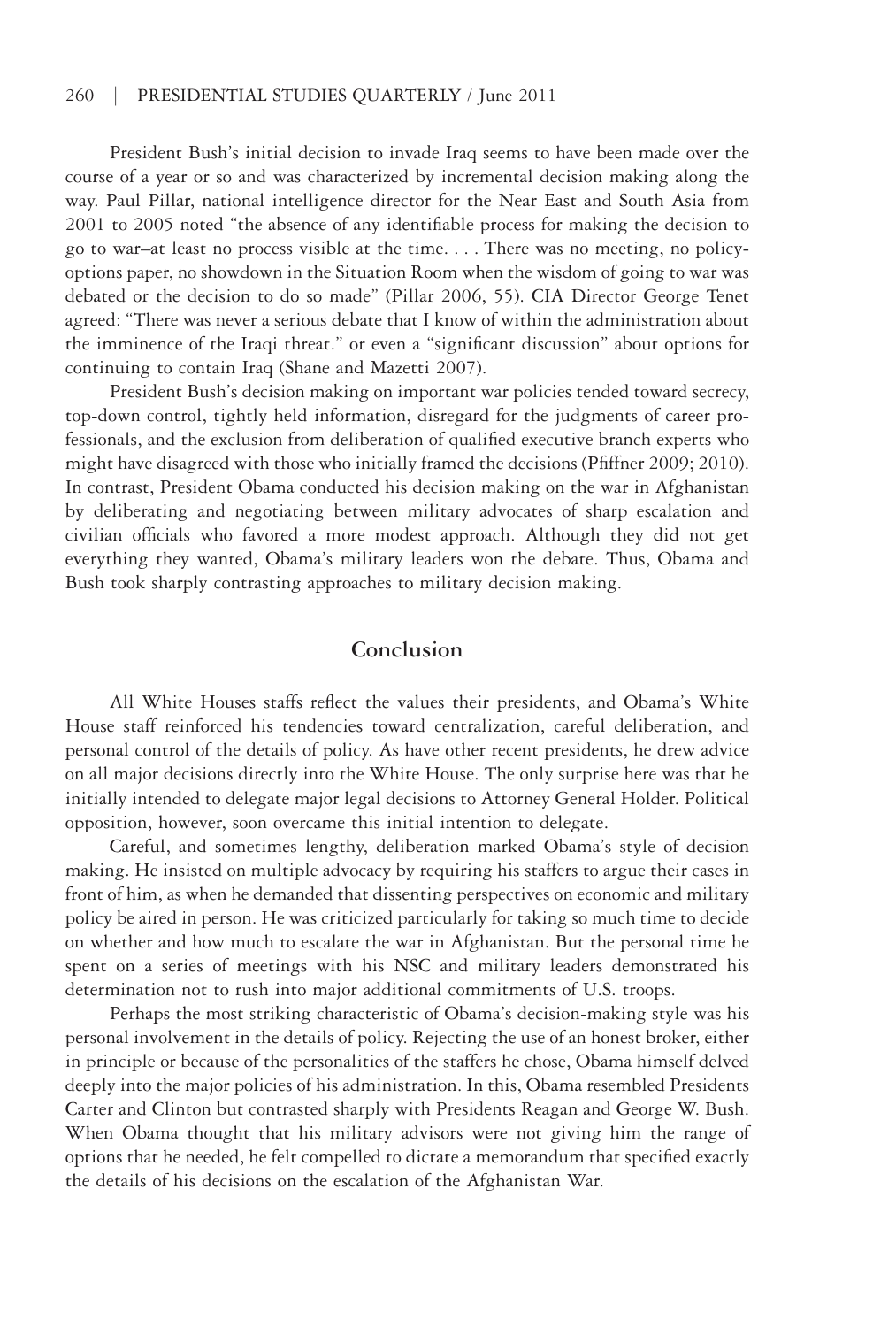Notably, all of Obama's major policy decisions moved his policies in a moderate direction, that is, away from the desires of the base of the Democratic Party and toward the center of the political spectrum. He reacted to political pressure on detainee policy by deciding to use military commissions for some trials and indefinite detention for some detainees. He rejected calls to nationalize banks and to let the auto industry giants GM and Chrysler fail. He resisted proposals to cut back on U.S. policies in Afghanistan but did not give the military as many troops as they had demanded.

Whether or not any of these policies would solve the longer-term problems they were intended to ameliorate, President Obama conducted the type of decision-making processes often advocated by political scientists. Obama's approach guaranteed that he fully examined all serious policy options. Whether or not he made wise decisions is a separate issue.

## **References**

Achenbach, Joel. 2009. "Obama goes with head, not gut." *Washington Post.* November 25, p. 1.

Alter, Jonathan. 2010. *The Promise: President Obama, Year One*. New York: Simon and Schuster.

Baker, Peter. 2009. "How Obama Came to Plan for 'Surge' in Afghanistan." *New York Times*, December 6.

- Baldwin, Tom. 2009. "Barack Obama denied funding needed to close Guantanamo Bay." *The Times*, May 21, http://www.timesonline.co.uk/tol/news/world/us\_and\_americas/article6329778.ece.
- Burke, John P. 2009. *Honest Broker?: The National Security Advisor and Presidential Decision Making*. College Station: Texas A&M University Press.

———. 2010. The Institutional Presidency. In *The Presidency in the Political System*, ed. Michael Nelson. Washington, DC: CQ Press, 341-66.

- Burke, John P., and Fred I. Greenstein. 1991. *How Presidents Test Reality: Decisions on Vietnam, 1954 and 1965*. New York: Russell Sage Foundation.
- Calabresi, Massimo, and Michael Weisskopf. 2009. "The Fall of Greg Craig. *Time Magazine*, November 19. http://www.dtime.com/time/printout0,8816,1940537,00.html.
- Calmes, Jackie. 2009. "Obama's Economic Circle Keeps Tensions High." *New York Times*, June 8.
- Center for Law and Security. 2009. *Terrorist Trial Report Card, 2001-2009: Lessons Learned*. New York: New York University School of Law.

Eikenberry, Karl W. 2009a. Cable to the Secretary of State "COIN Strategy: Civilian Concerns," November 6. http://documents.nytimes.com/eikenberry-s-memos-on-the-strategy-in-afghanistan.

———. 2009b. Cable to the Secretary of State "Looking Beyond Counterinsurgency in Afghanistan," November 10. http://documents.nytimes.com/eikenberry-s-memos-on-the-strategy-inafghanistan.

Eisenhower, Dwight D. 1965. *Waging Peace*. New York: Doubleday.

George, Alexander L. 1972. "The Case for Multiple Advocacy in Making Foreign Policy." *American Political Science Review* 66 (3): 751-78.

George, Alexander. 1980. *Presidential Decisionmaking in Foreign Policy: The Effective Use of Information and Advice*. Boulder, CO: Westview Press.

Greenstein, Fred, and John P. Burke. 1989-1990. "Dynamics of Presidential Reality Testing: Evidence from Two Vietnam Decisions." *Political Science Quarterly* 104 (4): 557-80.

Kane, Paul. "Pelosi Says She Will Not Seek Votes for Troop Surge." *Washington Post*, December 17.

Kantor, Jodi, and Charlie Savage. 2010. "Getting the Message." *New York Times*, February 15.

King, Neil jr, and Jonathan Weisman. 2009. "A President as Micro Manager: How Much<br>Detail Is Enough?" Wall Street Journal, August 12, http://online.wsj.com/article/ Wall Street Journal, August 12, http://online.wsj.com/article/ SB125003045380123953.html.